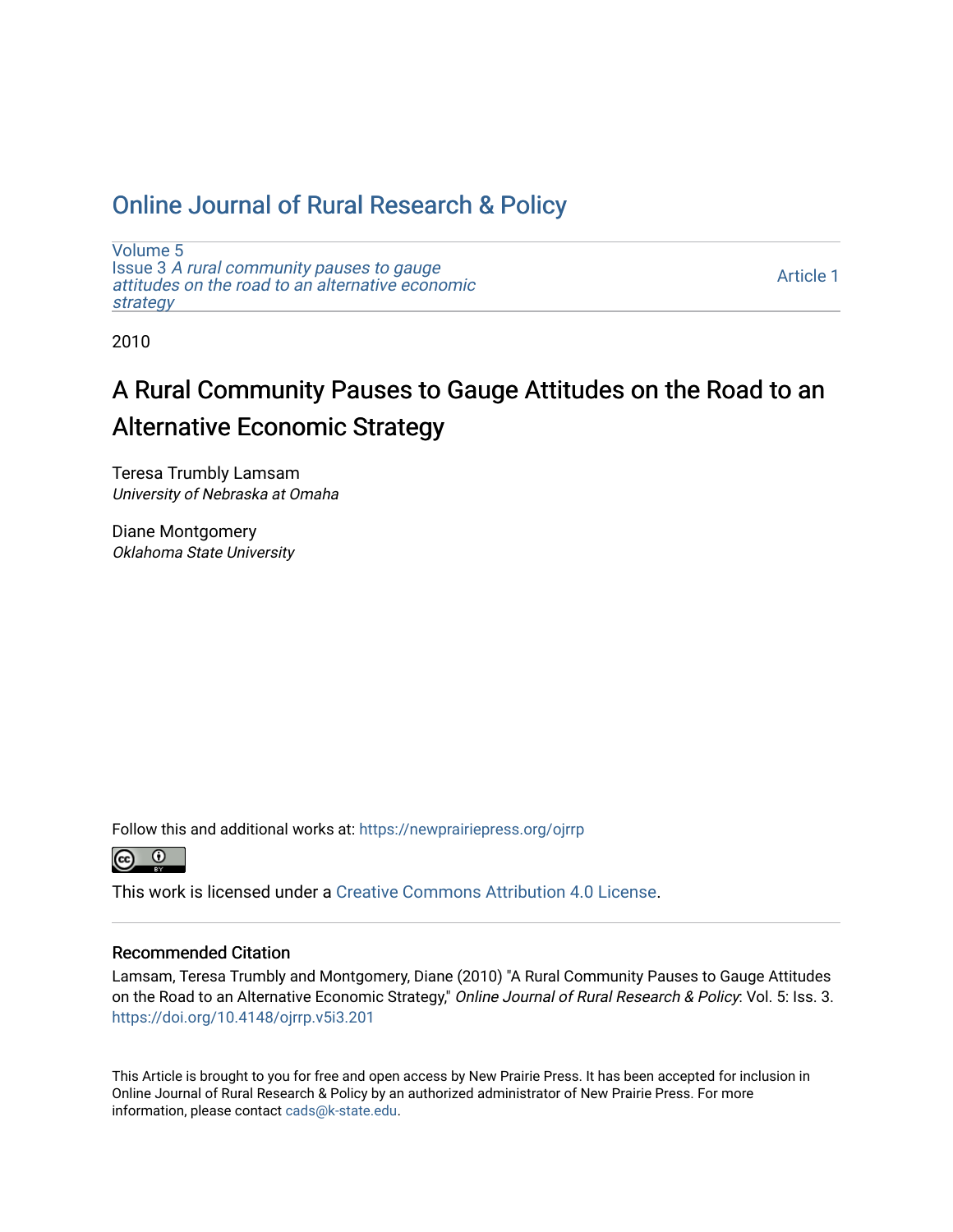## <span id="page-1-1"></span>A Rural Community Pauses to Gauge Attitudes on the Road to an Alternative Economic Strategy

[TERESA TRUMBLY LAMSAM](#page-18-0) *University of Nebraska at Omaha*

> [DIANE MONTGOMERY](#page-18-1) *Oklahoma State University*

*Recommended Citation Style:*

 Lamsam, Teresa Trumbly and Diane Montgomery. "A Rural Community Pauses to Gauge Attitudes on the Road to an Alternative Economic Strategy." The Online Journal of Rural Research and Policy 5.3 (2010): 1-18.

*Key words*: Rural, Community development, Tourism, Attitudinal research, Q Methodology, Strategic planning, Participatory research, Community-based research, Rural community tourism

*This is a peer- reviewed article.*

#### **Abstract**

This community-based research uses Q methodology to examine perceptions of tourism and downtown development in a lower Midwest town that has experienced continual economic downturn and decreasing population. With memories of the thriving ranching and oil heyday, some community members are approaching tourism as the new black gold. At the same time, there is a perception of a fractious community characterized by a heritage of racism, cultural tension, and an aging, burned-out volunteer base. One of the goals of this study was to help community planners make sense out of what they perceived as a jumble of viewpoints. The results of a Q study can help planners determine in a systematic way the significant, persistent attitudes surrounding the issue of tourism development from a broad community perspective. The Chamber of Commerce board members, community leaders, and volunteers used this study as a building block for their strategic plan in tourism.

#### **Introduction**

From the rolling green hills of the East through the farmlands of the Midwest to the great expanse of the West, small towns in the United States tend to have the same economic landscape, one that is gradually and continually eroding. Geographic isolation only tends to speed the decline. Many of these communities have given up on attracting traditional industry and instead have turned to alternatives such as tourism and recreation.

<span id="page-1-0"></span>Likewise, the rural community whose residents participated in this study found itself turning to tourism as an alternative development strategy. It is like most of its counterparts across the country, economically depressed with a declining population. Part of what makes this rural town (hereafter referred to as "Bison Plains"<sup>[1](#page-16-0)</sup>) unique is a history rooted in cowboys, Native Americans, and oilmen. What makes it one of a kind is its position as the seat of three governments: city, county, and tribal. The town's Chamber of Commerce and other tourism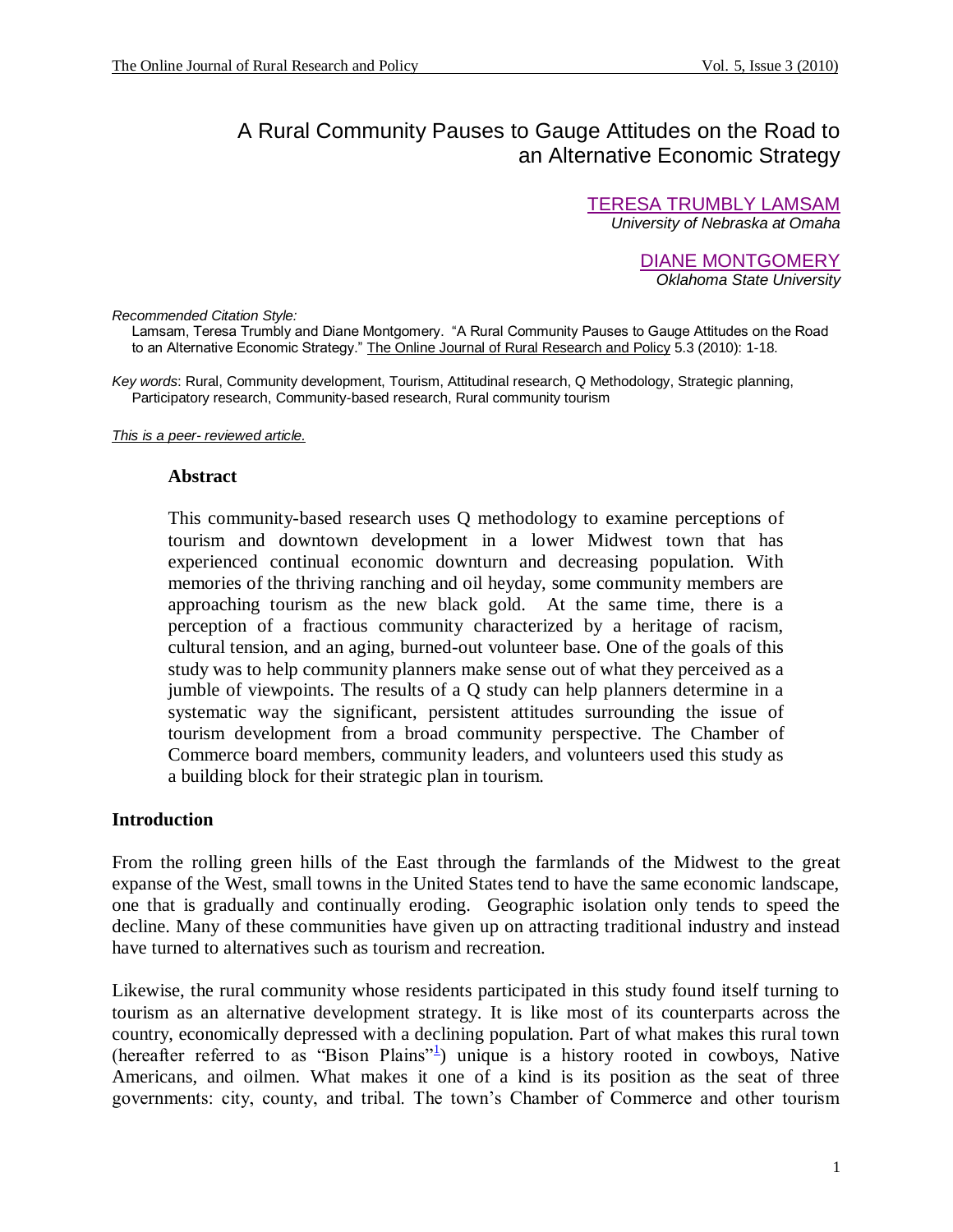entrepreneurs see a potential in the three uniting in an alternative to the black gold that once made this town and its Native American nation wealthy. Namely, tourism could be the path to economic stimulus. But thus far, tourism facilitators find it difficult to get past the roadblocks, particularly the historical tension between tribal and non-tribal residents that has proven enduring. Even so, the non-Indian residents face rifts rooted in their own history. Beyond that, facilitators say an aging volunteer base, general apathy, and lack of direction make the tourism drive even more difficult. Those who promote tourism want community-wide support and participation in the development. They have already sensed what scholars and community development practitioners have found to be true: a broad grassroots foundation is needed for successful tourism development (Wilson, Fesenmaier, Fesenmaier, and van Es,  $2001^2$ [;](#page-16-1) Woods,  $2000^{\frac{3}{2}}$  $2000^{\frac{3}{2}}$  $2000^{\frac{3}{2}}$ ).

## <span id="page-2-1"></span><span id="page-2-0"></span>**Problem and Purpose**

<span id="page-2-3"></span><span id="page-2-2"></span>Researchers caution against forging ahead with tourism development before residents' opinions have been gauged (Woods,  $2000^{\frac{3}{2}}$ ), and they note that the literature is not clear about the correlation between a positive attitude toward tourism and support for the actual development (Andereck and Vogt,  $2000^5$  $2000^5$  $2000^5$ ). By using Q Methodology, the researchers could help map a perceptional landscape for tourism facilitators, thus setting a framework for grassroots participation, a strategy tourism scholars have found as a necessary precursor of successful, longterm tourism development  $(2000<sup>6</sup>)$  $(2000<sup>6</sup>)$  $(2000<sup>6</sup>)$ .

<span id="page-2-6"></span><span id="page-2-5"></span><span id="page-2-4"></span>Also, by using Q Methodology, the researchers could determine "ways of thinking" about particular topics or issues (Brown, 19[8](#page-16-7)8<sup>2</sup>; McKeown and Thomas, 1988<sup>8</sup>). City and business leaders in Bison Plains understood that the various attitudes were complex and worthy of rigorous and academic analysis. They were attracted to the idea of an in-depth look at the different attitudinal camps surrounding tourism. Unlike traditional surveys, Q surveys yield aggregate results rather than per person data revealing individual differences. The advantages for the community are apparent. Most groups do not have the time or is it in their best interest to deal with an issue or topic on an individual basis. Essentially, individual opinions would demand trying to please everyone before moving forward with a project. Instead, Q Method offers planners a definitive description of the key attitudes surrounding the topic and the areas of consensus and disagreement. It could illuminate the paths to development that will be more easily walked.

The purpose of this study was to assist the Bison Plains Chamber of Commerce personnel and other key publics in Bison Plains identify the perspectives related to tourism and economic development and their processes in this community. The Chamber assisted in the sampling of people who contributed to the results of this study by assuring representation from a diversity of community leaders, volunteers and other members of the community. Representation of various viewpoints is the most appropriate person-sampling strategy in Q methodology (Brown,  $1980^2$ [\)](#page-16-8).

## <span id="page-2-7"></span>**Literature Background**

<span id="page-2-9"></span><span id="page-2-8"></span>Tourism and travel is a \$1.6 trillion industry in the United States (U.S. Travel Association,  $2008a^{10}$  $2008a^{10}$  $2008a^{10}$ ). On their website, The National Assembly of State Arts Agencies (NASAA,  $2003^{11}$  $2003^{11}$  $2003^{11}$ )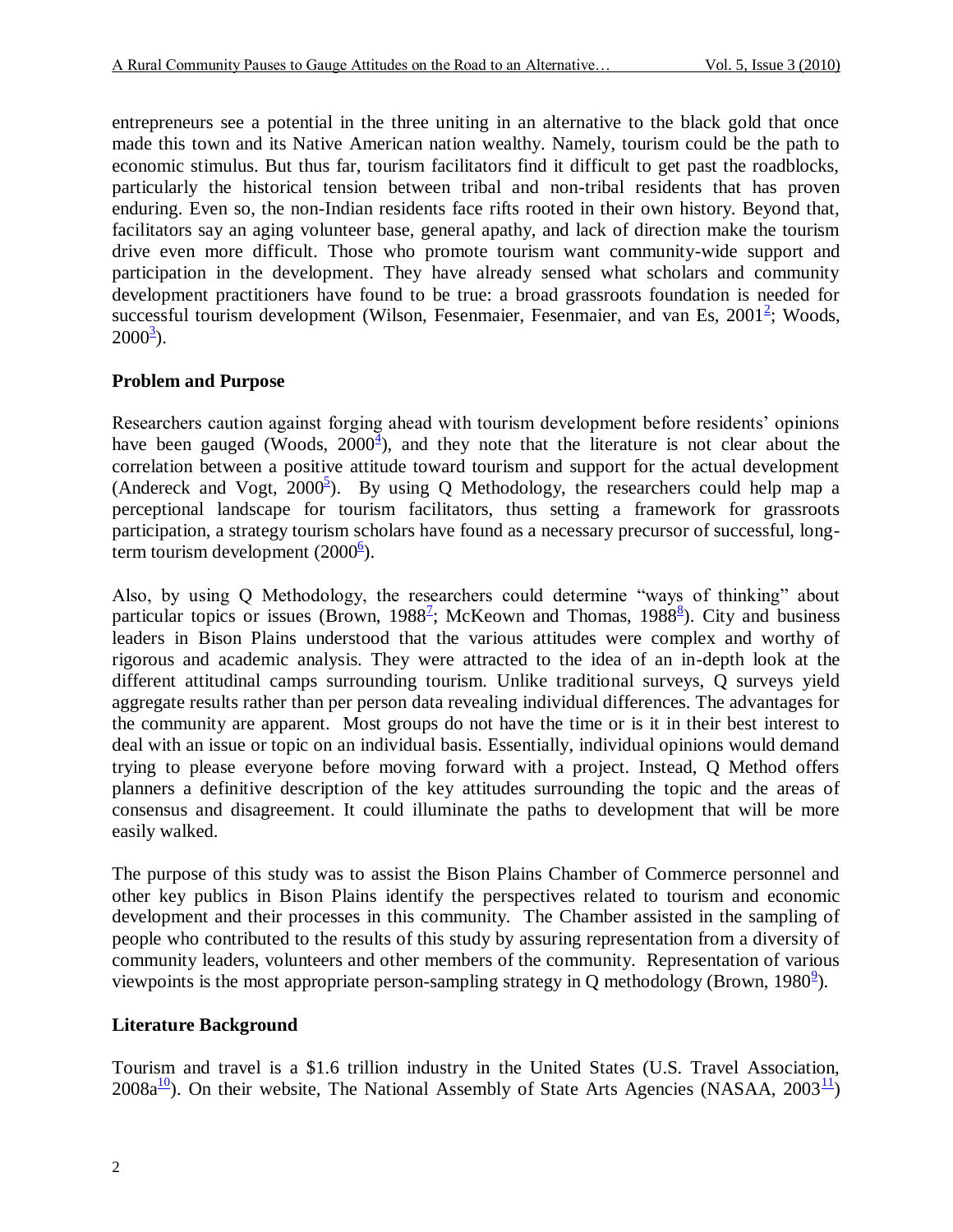reports that tourism is America's largest service export, one of the nation's largest employers, and the third largest retail sales industry. The group also reports that by 2020 tourism will be the world's largest industry. The United Nation's World Tourism Organization projects that the Americas will capture a 20 percent share of that market  $(2006^{12})$  $(2006^{12})$  $(2006^{12})$ .

<span id="page-3-2"></span><span id="page-3-1"></span><span id="page-3-0"></span>Researchers, government officials, and community development practitioners believe rural tourism is just as feasible for rural communities as it is for urban centers touting the large attractions known to most tourists. In writing about the hub of tourism in America's heartland, Edgell and Harbaugh (1993 $\frac{13}{2}$  $\frac{13}{2}$  $\frac{13}{2}$ ) note the growing trend among domestic and international tourists to branch out from the traditional centers of tourism to see rural America. "Tourism is a highly viable option because its implementation relies on cultural, historic, ethnic, geographic, and natural uniqueness of an area" (1993, p.  $17<sup>14</sup>$  $17<sup>14</sup>$  $17<sup>14</sup>$ ). NASAA reports on their website that "travelers" are choosing more rural and out-of-the-way destinations, focusing in part on cultural, historic and natural resources" (NASAA, 2003<sup>[15](#page-16-14)</sup>). According to the U.S. Travel Association (2008b<sup>[16](#page-16-15)</sup>), 81 percent of adult travelers who travel at least 50 miles have included an historic or cultural activity while traveling. A recent travel survey found that nearly two-thirds of Americans reported taking a trip to rural destinations in the last three years (Brown,  $2008^{\frac{17}{2}}$  $2008^{\frac{17}{2}}$  $2008^{\frac{17}{2}}$ ).

<span id="page-3-7"></span><span id="page-3-6"></span><span id="page-3-5"></span><span id="page-3-4"></span><span id="page-3-3"></span>Rural tourism has proved less costly than other economic developments that require large initial capital outlays, extensive training, and outside assistance (Wilson, Fesenmaier, Fesenmaier and van Es, 2001<sup>[18](#page-17-1)</sup>). From their review of rural tourism literature, Andereck and Vogt (2000<sup>[19](#page-17-2)</sup>) concluded that residents from communities across the country are generally in favor of tourism development, while also acknowledging negative aspects. In their comparative study of several Arizona communities, including three with Native American populations, they found that residents overall tend to support tourism as a community development strategy. The most acceptable tourism options were parks with outdoor recreation, historic and cultural attractions, special events, and museums. This study found that when residents had negative perceptions of tourism impact, they continued to support this as an alternative development strategy.

<span id="page-3-9"></span><span id="page-3-8"></span>But not all rural tourism is created equal. In a review of literature, Brown ([20](#page-17-3)08<sup>20</sup>) found that rural communities that have run out of options tend to see tourism as a cure-all. Other researchers have found that tourism's impact on rural communities varies greatly across the nation depending on various factors, including workforce (Bontron and Lasnier,  $1997<sup>21</sup>$  $1997<sup>21</sup>$  $1997<sup>21</sup>$ ). The one equalizer among those factors seems to be community buy-in and involvement. Taking a snapshot of community attitudes is one of the main steps advocated by community tourism facilitators (Brass, 1996<sup>[22](#page-17-5)</sup>). "It is the baseline from which to build a broad network of support for and participation. …It will provide you with information to help direct any tourism development into projects that are acceptable to residents and identify the role that residents see for tourism in the community" (1996, Section  $3^{\frac{23}{2}}$  $3^{\frac{23}{2}}$  $3^{\frac{23}{2}}$ ).

<span id="page-3-11"></span><span id="page-3-10"></span>The literature on rural community tourism led to the intense involvement of community leaders as the nexus of the research plans. Furthermore, as consultants to the actual issues facing Bison Plains, the researchers suggested that community use of the study be a priority over academic goals. In that vein, researchers agreed as a matter of principle to help the Chamber of Commerce and community groups use the results before seeking academic publication. The study spanned two years from the first conversation about community needs to the presentation of research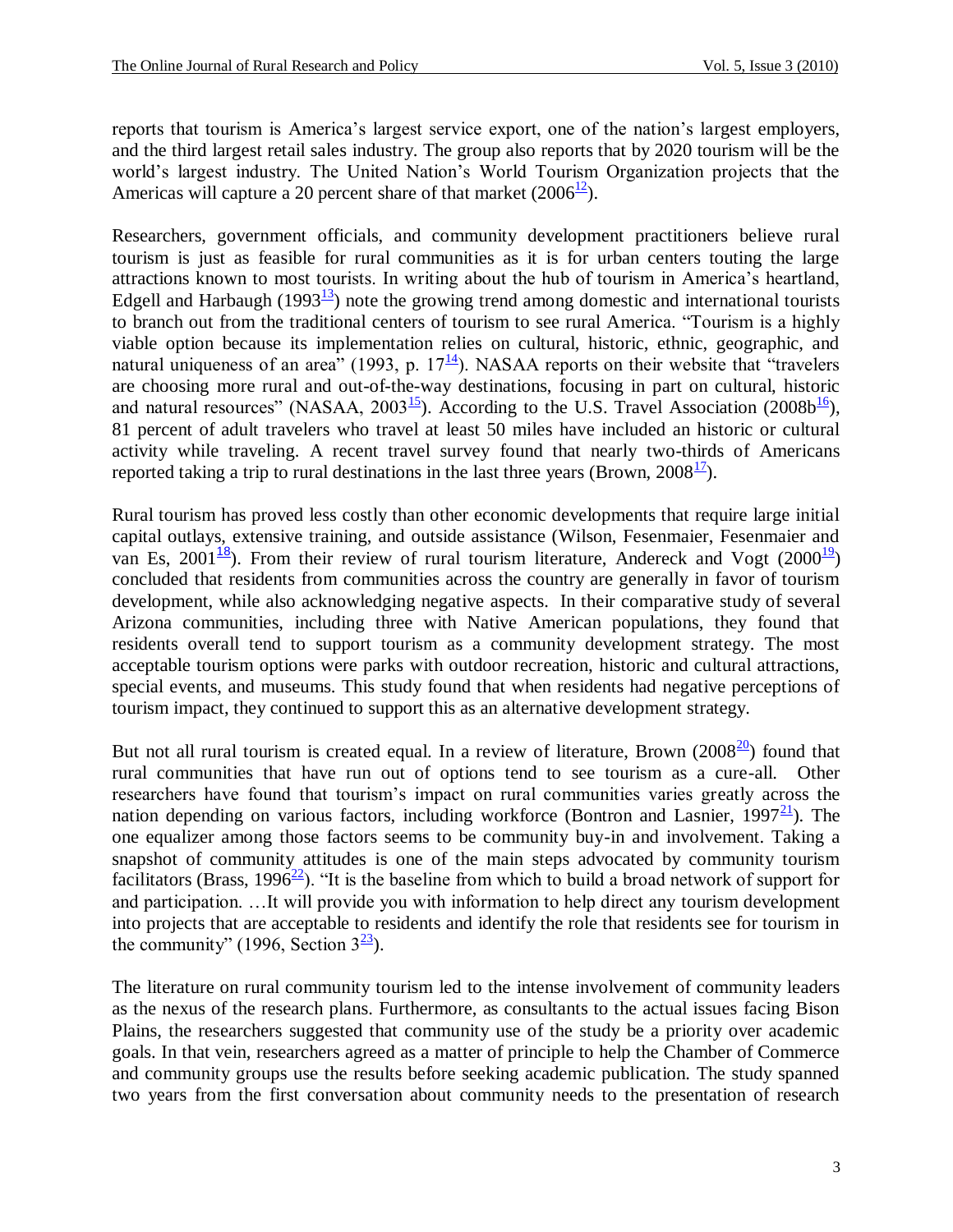results to various community groups. In consultation with community planners, the following research goals were determined:

**RQ1**: What are the perceptions of tourism and downtown development in Bison Plains?

- **RQ1a:** What is the best way for Bison Plains to move forward in its efforts to develop tourism and downtown areas?
- **RQ1b:** What are the areas of consensus for Bison Plains tourism and downtown development?
- **RQ1c:** What are the obstacles, in terms of entrenched attitudes, for Bison Plains tourism and downtown development?

**RQ2**: In what ways do attitudes about Bison Plains tourism and downtown development fall into categories of well-defined segments of the population? For example, do ranchers all tend to fall into one attitudinal camp, tribal members into another, Chamber members into one, and so forth?

- **RQ2a:** If so, what are the areas of difference and consensus?
- **RQ2b:** If not, can the attitudinal camps be explained by other demographic data?

**RQ 3**: In what ways might relationships be an important consideration in tourism attitudes?

## **Methodology**

## **Q Methodology**

Although there are subtle variations in the techniques and procedures used in Q method, the philosophy and approach are explicitly defined (Brown, 1980 $\frac{24}{1}$  $\frac{24}{1}$  $\frac{24}{1}$ ; McKeown and Thomas, 1988 $\frac{25}{1}$  $\frac{25}{1}$  $\frac{25}{1}$ ). Q method has been promoted as "a method that offers particular opportunities and synergies for rural social science research" (Previte, Pini, and McKenzie,  $2007\frac{26}{5}$  $2007\frac{26}{5}$  $2007\frac{26}{5}$ ). The method includes several stages of development in order to expose the opinions, views, perspectives, or beliefs about a certain topic. The focus of the research is the topic, as defined by the persons who would hold an opinion about the topic. As such, the statistical technicalities are transposed from more traditionally factor analytic studies. The study begins with the definition of a concourse, or all possible opinions or reactions to the topic. From there, a Q sample is derived, which is representative of the concourse. Then, the participants whose opinions are relevant are chosen to sort the statements according to a condition of instruction directing the thinking about the sorting of the statements. Finally the data are analyzed statistically (correlation, factor analysis, z-score calculations) revealing how the sorts were alike and different and the results are verified with sorters who were statistically representative of the factor or perspective. Thus, views about rural community development and the idiosyncratic issues relevant to Bison Plains were studied here.

## **The Q Concourse**

Researchers in this study developed a Q concourse by using both the theoretical literature and indepth interviews. The literature surveyed consisted of community development and rural tourism development. Approximately 25 Bison Plains' residents participated in interviews during which extensive field notes were taken. The field notes and literature were used to guide the formation and selection of the 45 Q statements used as an instrument in the study.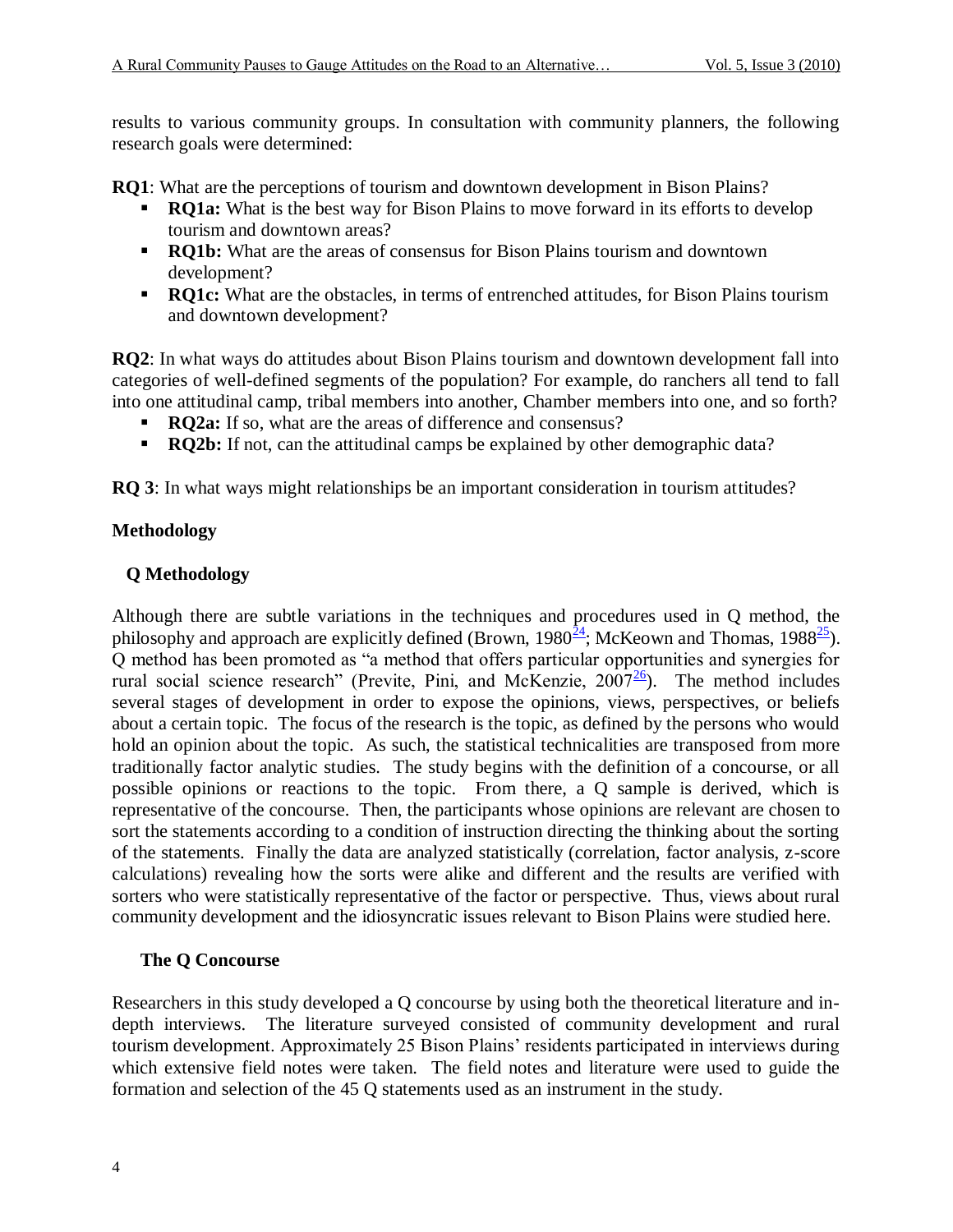## **Participants**

The director and staff of Bison Plains's Chamber of Commerce invited 61 participants, including some respondents from the interviews to participate. The chamber director purposefully chose participants based on a variety of factors recommended by researchers. She selected a broad representation of Bison Plains's 3,500 residents. Considerations in selection included: age, income, education, gender, occupation, community leadership, volunteer base, business ownership, agriculture, oil and ranching sectors, tribal governance, and tribal membership.

<span id="page-5-0"></span>Following recommendations for the optimal numbers of sorts to yield differences (Thomas and Watson,  $2002^{\frac{27}{3}}$  $2002^{\frac{27}{3}}$  $2002^{\frac{27}{3}}$ , we recommended a minimum of 40 and a maximum of 60 participants. All 61 invitees participated in the Q sort, which was conducted in Bison Plains's Community Center over the course of two days. Participants came in groups of five to 10 during a convenient time, slotted for two hours, though less time would be needed to complete the sorting. This time was designed for informal socializing before and after the research procedures. The research procedures included a briefing on the study and method, informed consent, and the completion of a demographic questionnaire and the sorting activity, during which they could ask for technical assistance. Participants were encouraged to ask questions, and plans for the use of the results were made explicit. Q sorting took participants approximately 20 to 30 minutes to complete. The Q sorts remained confidential in that each participant wrote a code name on both the questionnaire and the Q sort form. After results were reported, participants were free to give the researcher their code name so that they could discover their own type preferences.

## **Interpretation of Data**

<span id="page-5-1"></span>Sixty one participants sorted 45 statements. A centroid factor analysis was conducted using software available from [www.qmethod.org](http://www.qmethod.org/) (PQMethod, Schmolk,  $2002^{28}$  $2002^{28}$  $2002^{28}$ ), followed by Varimax rotation. This initial analysis produced three factors, which were defined by 21, 13, and 16 Q sorts of respondents, respectively. Eleven respondents were not accounted for in the analysis of the three types; however, they largely did not define one factor because they shared high correlations of other factors as well. Although the defining Q sorts were not considered in this analysis, those respondents were considered and reported to Bison Plains's Chamber of Commerce as sharing perspectives with those who defined factors with greater clarity in this analysis. Additionally, there are a few Q sorts that did not load on a factor and this was reported as other unique views of respondents as they are still important to this town.

Types 1, 2, and 3 were named *Let's Roll*, *Band-wagoneers*, and *Riding Shotgun*, respectively. These perspectives were initially interpreted using information from the z-score distributions of the statements for each factor array. Further, individual comments are attributed to each factor using broad, demographic characteristics in some cases so as to not reveal identities. Respondents were told that they would in no way be identified and in revealing any single role, high profile position, such as the mayor, physician, state legislator and tribal officers, confidence would be broken.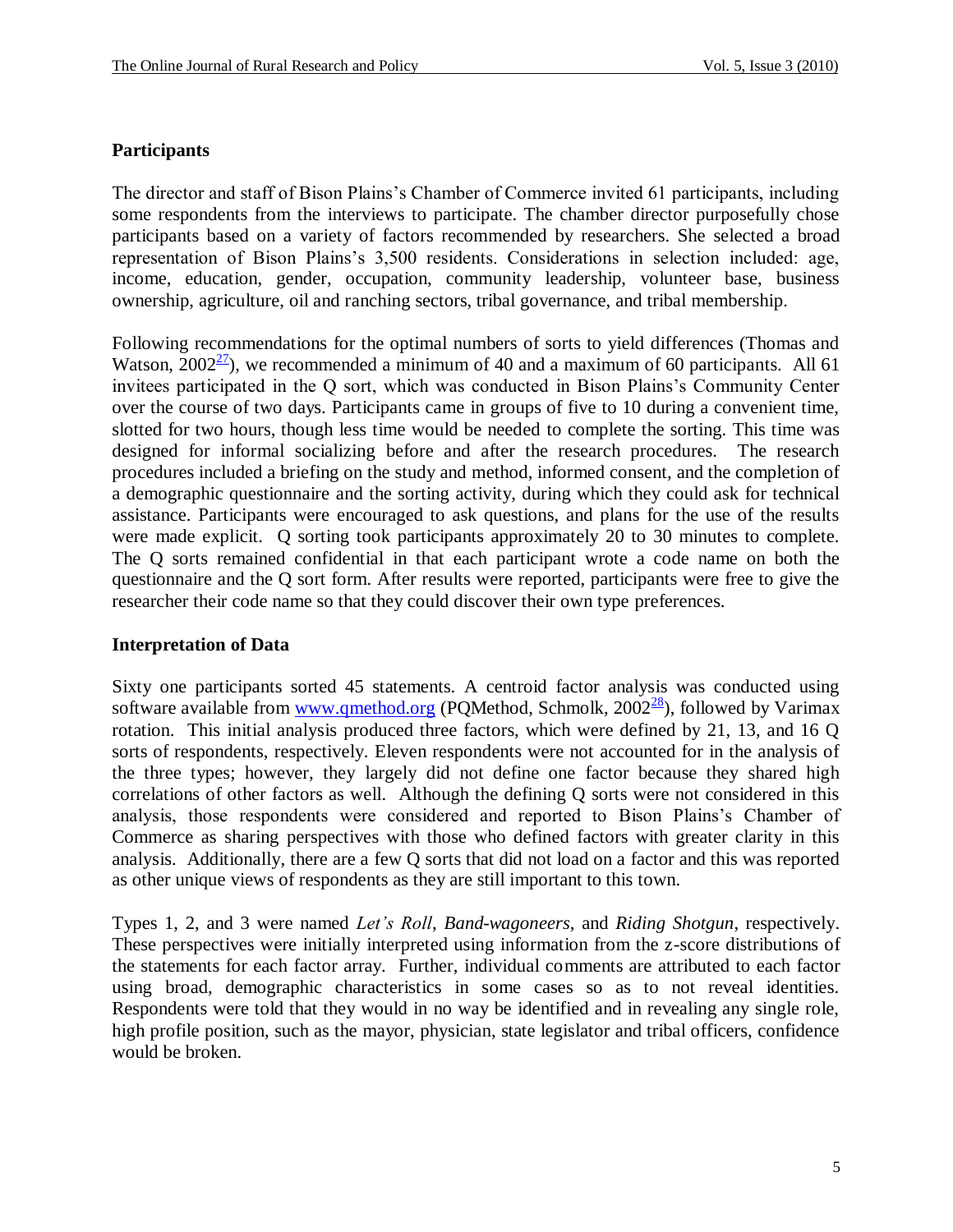#### **Analysis of Types**

#### **Type 1:** *Let's Roll*

#### *Type demographics.*

The majority of mostly middle-aged respondents in Type 1 have lived in Bison Plains for at least 20 to 49 years. The type is dominated by active community residents who regularly volunteer and are members of community groups. They either volunteer for tourism-related activities or their job is related to tourism. Most of the respondents  $-67$  percent of whom are males  $-$  work outside the home, with many owning their own businesses for decades. Six out of the 21 respondents in Type 1 are Native Americans; of those six, four are a member of the nation whose headquarters are located in Bison Plains. All in this type have a high school education with just less than half having a college education. Four have graduate degrees. Occupations, which range from ranching to public safety and health, did not assist with the identification of this type. In total, the 21 people defining *Let's Roll* have 51 children and 30 grandchildren, most of whom are not living in Bison Plains.

#### *Analysis.*

Move it. Move it. Move it. That's the message *Let's Roll* wants to send. Use it or loose it folks. It's now or never. Forget about those petty disagreements, historical tensions, and cultural rifts, says *Let's Roll*. Sure, Bison Plains needs people who want to move forward with tourism, and we have them, but what we don't need is to put off tourism action while we drive the bandwagon up and down the streets hoping for a consensus. The action starts downtown, Bison Plains's cultural and historical heart. Tourism's pendulum swings from here.

Preservation is the driving passion. In the traditional sense, *Let's Roll* sees preservation as revitalizing Bison Plains's downtown area, which in itself is an attraction,  $(z = 1.481)$  and as complement to tourism development; therefore the two goals – preservation and tourism – should be approached as concurrent projects ( $z = 1.188$ ). But Type 1's perception of preservation is more complex than building restoration. *Let's Roll* most strongly agrees that tourism will preserve the unique character of Bison Plains as well as diversify the economy ( $z = 1.659$ ). Tourism is the answer to sustainable economic development for Bison Plains ( $z = -1.425$ ), and the community can not afford to load up the bandwagon before moving forward on tourism ( $z =$ 1.128, -1.457, -1.4, -1.324, -1.279, -1.118).

Not moving represents no effort, which leads to no improvement, no change, eliminating interests, dwarfing tourism possibilities. Everybody operates on different levels of interest, attitude, etc. Do not hinder progress waiting for 100 percent approval. This is not realistic. I do feel the people should be informed and given opportunities to support and incentives. – Respondent in Type 1

Let's Roll may not need the bandwagon, but it does concede to getting outside help. In addition to the people resources in Bison Plains, the community needs to seek outside support and guidance for tourism  $(z = 1.286)$ . The local people resources include Bison Plains merchants who have significant responsibility in developing tourism, according to Type 1's attitude  $(z = 1.312)$ . Partnerships with neighboring communities are acceptable as a way to pool resources to develop and market combined tourism assets  $(z = 1.099)$ , but *Let's Roll* doesn't seem to include these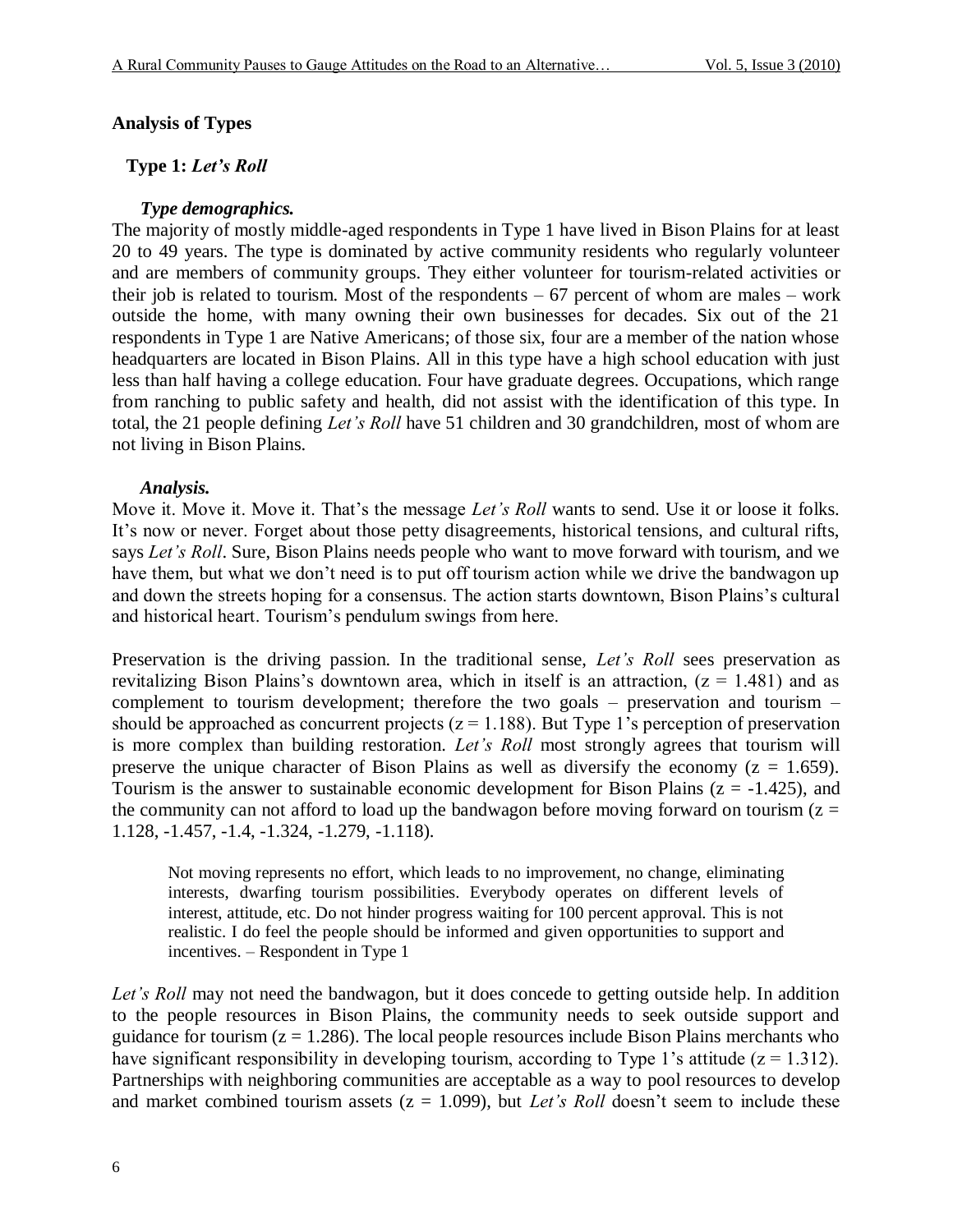relationships as part of the outside support and guidance that they strongly recommend. (See [Table 1](#page-7-0) for partial array of statements.)

|                | rabit 1. I artiar Array for Lypt 1                                                                         |                |
|----------------|------------------------------------------------------------------------------------------------------------|----------------|
| No.            | <b>Statements</b>                                                                                          | $Z -$          |
|                |                                                                                                            | scores         |
| 6<br>8         | Tourism helps preserve our unique character and diversify the economy.                                     | 1.659          |
|                | In developing tourism for this community, the prevailing attitude should be to                             | 1.508          |
|                | feel positive and curious about differing opinions, rather than automatically                              |                |
| 16             | rejecting them.<br>Revitalization of the downtown area is a tourist attraction on its own.                 | 1.481          |
|                |                                                                                                            |                |
| 18<br>27       | Bison Plains merchants have a significant responsibility in tourism development.                           | 1.312<br>1.286 |
|                | We should not only rely on our people resources here; we should also seek<br>outside support and guidance. |                |
| 28             | The ties that we have with individuals and organizations outside our community                             | 1.269          |
|                | could play a key role in tourism and downtown development.                                                 |                |
| 14             | Tourism development and downtown development should be concurrent,                                         | 1.188          |
|                | complementary goals.                                                                                       |                |
| 22             | If we waited for all community groups and people to get on board the tourism                               | 1.128          |
|                | bandwagon, then we'd be waiting a long time and never make significant                                     |                |
|                | progress.                                                                                                  |                |
| 5              | Partnerships with neighboring communities within the region would help us pool                             | 1.099          |
|                | resources to develop and market our combined tourism assets.                                               |                |
| 29             | Given that we have such a small community, we need to be able to trust and                                 | 1.006          |
|                | respect one another so that we can collaborate on tourism projects.                                        |                |
| 37             | If city, county, and tribal institutions would mutually reinforce one another, our                         | $-1.118$       |
|                | economic hard times would be ended.                                                                        |                |
| 44             | Community leaders are too interested in protecting the special interests of a small                        | $-1.129$       |
|                | group of people.                                                                                           |                |
| 34             | There is an "us vs. them" mentality with the Tribal Nation that significantly                              | $-1.134$       |
|                | hinders progress in tourism.                                                                               |                |
| 25             | Preserving the [historic] Building is offensive, and it needs to come down.                                | $-1.154$       |
| 40             | We cannot promote a cowboy, oil and Indian theme without the cooperation of                                | $-1.279$       |
|                | the tribe.                                                                                                 |                |
| 24             | We really cannot move forward in developing tourism or our downtown without                                | $-1.324$       |
|                | the Tribal Nation as a partner.                                                                            |                |
| 23             | We should find money for tourism development before we go forward with any                                 | $-1.400$       |
|                | plans.                                                                                                     |                |
| 12             | Tourism is not the answer to sustainable economic development of this                                      | $-1.425$       |
|                | community.                                                                                                 |                |
| $\overline{7}$ | Decision by consensus – not moving on until we could all agree to do so – is the                           | $-1.457$       |
|                | most desirable option for tourism projects.                                                                |                |
| 11             | Our community struggles with a history of painful or tense relations among                                 | $-1.541$       |
|                | people and this hinders tourism development.                                                               |                |

## <span id="page-7-0"></span>**Table 1: Partial Array for Type 1**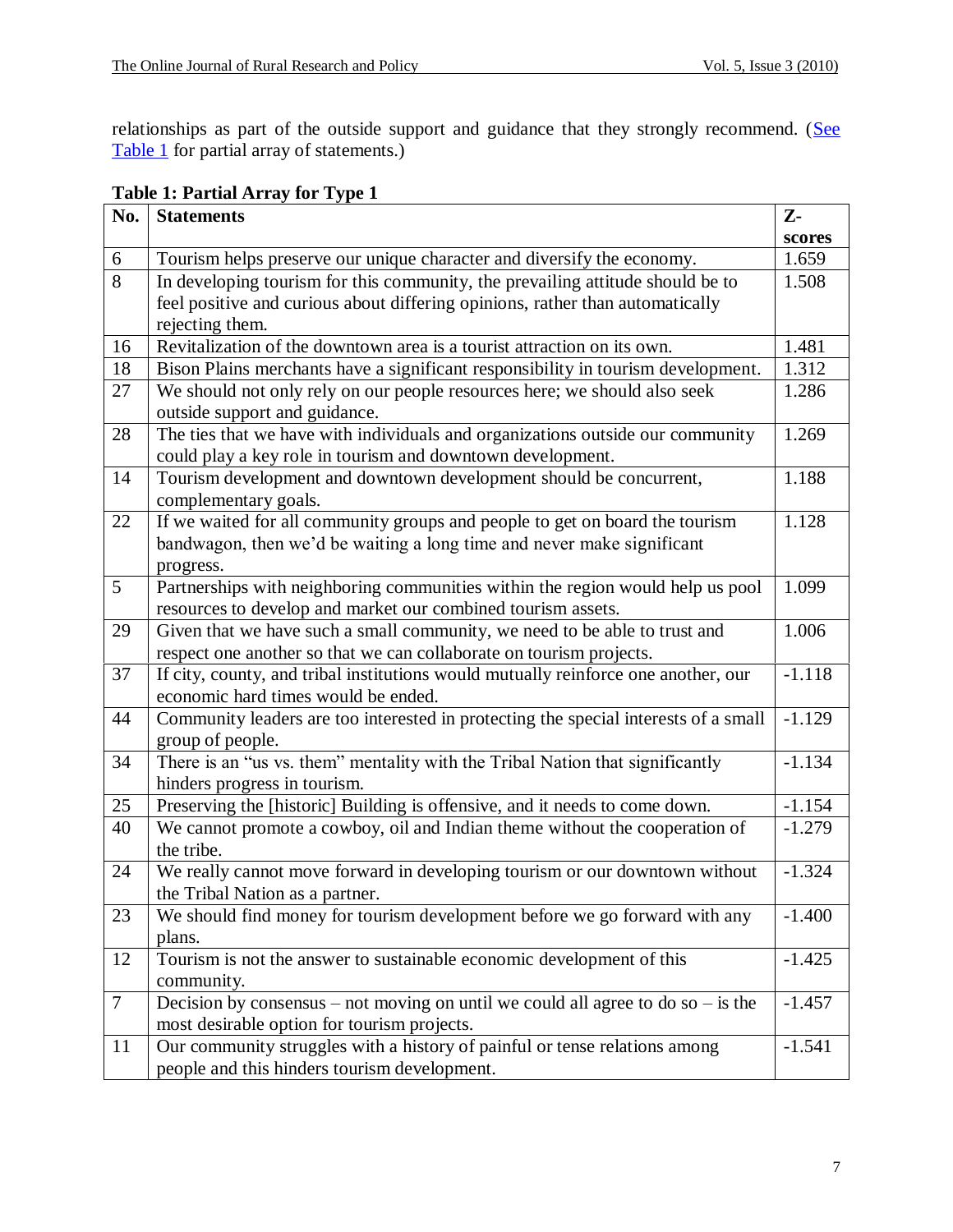*Let's Roll* will not accept negative perceptions of Bison Plains or its tourism efforts to thwart the forward momentum toward tourism. *Let's Roll* strongly agrees that the prevailing attitude should be to feel positive and curious about differing opinions, rather than automatically rejecting them  $(z = 1.508)$ . But the diversity of opinions cannot become an obstacle to development. The attitude of Type 1 stands firm against community tensions, including historical, cultural, and ethnic. *Let's Roll* strongly disagrees that Bison Plains struggles with a history of painful or tense relations among the people  $(z = -1.541)$ . There is not an "us vs. them" mentality with the Native American nation – on whose reservation Bison Plains is located -- that would hinder tourism development  $(z = -1.134)$ . Bison Plains doesn't need consensus to move on with tourism nor does the community need to find money first  $(z = -1.457, -1.400)$ . "Without a vision, people perish. Our community has to have a vision for tourism to move forward with or without funds – ways to make the money can come later," wrote one respondent who is active in the community and tourism efforts. The attitude of Type 1 does not indicate the need to partner with the Tribal Nation. Tourism will move forward without the tribe  $(z = -1.324)$ . "We cannot wait on the tribe. There are a number of [tribal members] who are willing to progress. Don't wait on tribal government," wrote a Native American respondent. Another tribal member said that Bison Plains has always wanted "to use" the Indian tribe.

## **Type 2: Band – Wagoneers**

### *Type demographics.*

Thirteen out of 61 respondents in the study make up Type 2. They are not distinguished by age, years lived in Bison Plains, or gender. Most of the respondents are married and in total they have 33 children and 19 grandchildren. Unlike Type 1, more than half of their children live in Bison Plains and nearly half of their grandchildren do also. Nearly half of the respondents were Native Americans – all but one a member of the local nation – and three work for the Indian nation. Type 2 is split between volunteering in tourism and working in tourism-related jobs. In the community, they tend to volunteer when needed and more than half consider themselves an active member of at least one community group. All but four work outside the home. Five of the participants own or co-own their own business. Length of time in current or previous business varies from 3 months to 32 years. All respondents have a high school education. Six have college degrees, and two of those have graduate degrees. They represent varied occupations.

#### *Analysis.*

Type 2 begins and ends with strong levels of agreement about whether statements are most like or most unlike their opinions. Fewer statements determine the attitude of this type than for Type 1: Let's Roll, but their statements strongly set this type apart from the other two (See Table 2: [Partial Array Type 2\)](#page-9-0). On the Most Like end, z scores begin with 1.895 but quickly drop off in just five statements to below 1. The Most Unlike My Opinion statements held in strength from -1.867 to -1.206, covering nine statements. Out of 15 statements in the array, most representative of attitude agreement for this type, only three were items of consensus: Statement Nos. 6, 14, and 7.

Like *Let's Roll*, Type 2 can agree – but with less strength – that tourism preserves the unique character of Bison Plains and diversifies the economy  $(z = 1.269)$  and that tourism and downtown development go hand-in-hand  $(z = 1.231)$ . They also strongly agree that their opinion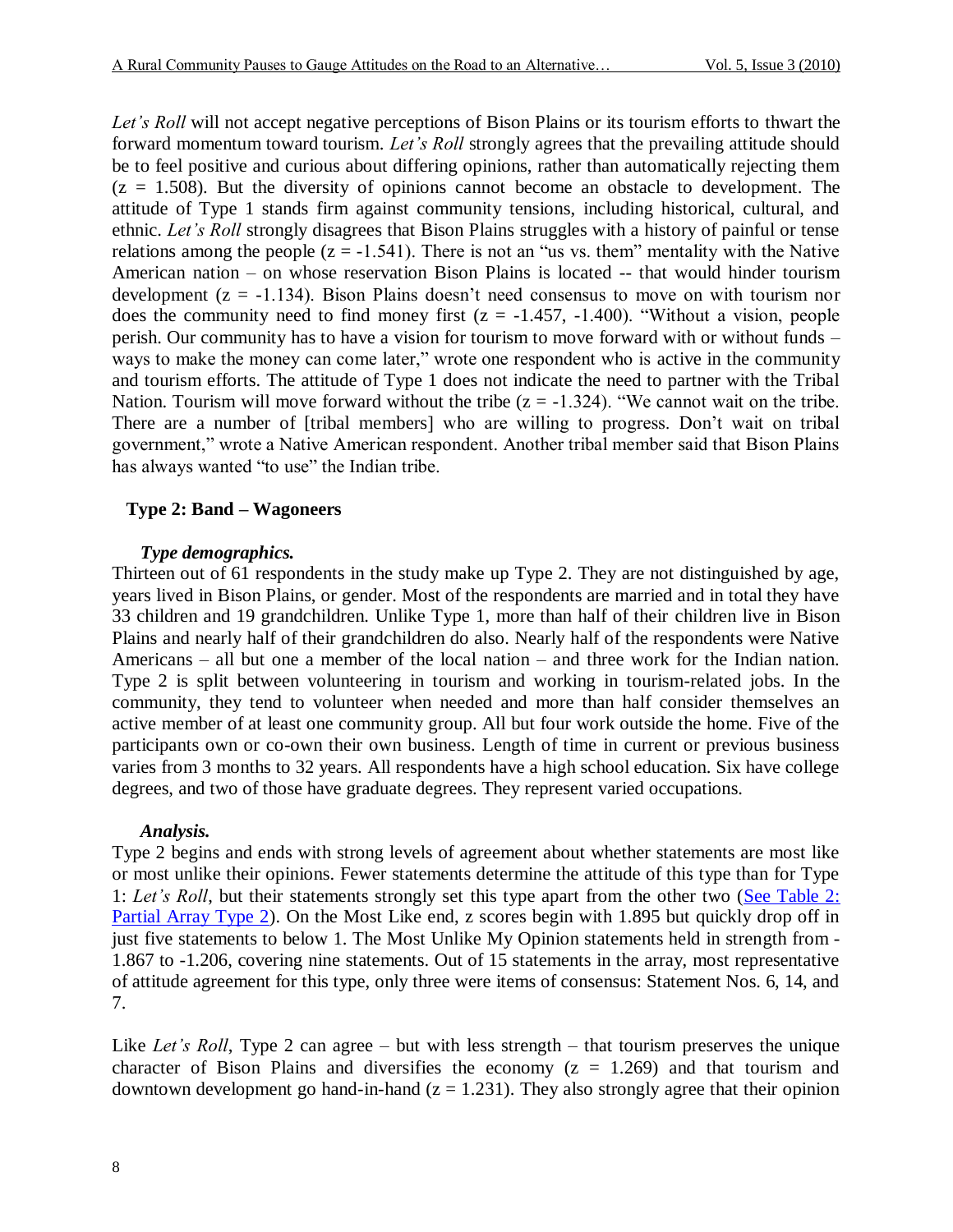is most unlike the statement "Decision by consensus – not moving on until we could all agree to do so – is the most desirable option for tourism projects ( $z = -1.584$ )." But, they take a different approach to that statement even though their agreement makes it a consensus item with other types. Type 2 is not quick to dismiss the need for broad community support and ownership of tourism  $(z = 1.695)$ .

| No.            | $\ldots$ resolution in $\ldots$<br><b>Statements</b>                             | $Z-$     |
|----------------|----------------------------------------------------------------------------------|----------|
|                |                                                                                  | scores   |
| 8              | In developing tourism for this community, the prevailing attitude should be to   | 1.895    |
|                | feel positive and curious about differing opinions, rather than automatically    |          |
|                | rejecting them.                                                                  |          |
| 29             | Given that we have such a small community, we need to be able to trust and       | 1.695    |
|                | respect one another so that we can collaborate on tourism projects.              |          |
| 6              | Tourism helps preserve our unique character and diversify the economy.           | 1.269    |
| 14             | Tourism development and downtown development should be concurrent,               | 1.231    |
|                | complementary goals.                                                             |          |
| 33             | We should have some mechanism or policy in place to make sure to spread out      | 1.139    |
|                | the authority and participation in tourism development.                          |          |
| $\overline{2}$ | In tourism development, community participation should be broad and ownership    | 0.999    |
|                | of tourism projects should be equally as broad.                                  |          |
| 41             | In Bison Plains, the pump is primed for tourism. We do not need to waste time    | $-1.206$ |
|                | getting people on board the tourism bandwagon.                                   |          |
| 19             | Our aging volunteer base could be an obstacle to tourism development.            | $-1.230$ |
| 15             | Tourism and downtown development may overlap, but the two should be kept as      | $-1.437$ |
|                | separate goals.                                                                  |          |
| $\overline{7}$ | Decision by consensus – not moving on until we could all agree to do so – is the | $-1.584$ |
|                | most desirable option for tourism projects.                                      |          |
| 10             | There's little danger of tourism projects being dominated by certain groups of   | $-1.607$ |
|                | people.                                                                          |          |
| 23             | We should find money for tourism development before we go forward with any       | $-1.758$ |
|                | plans.                                                                           |          |
| 25             | Preserving the [historic] Building is offensive, and it needs to come down.      | $-1.767$ |
| 12             | Tourism is not the answer to sustainable economic development of this            | $-1.845$ |
|                | community.                                                                       |          |
| 35             | Our isolated location is a significant drawback to tourism development.          | $-1.867$ |

<span id="page-9-0"></span>

| Table 2: Partial Array for Type 2 |  |  |
|-----------------------------------|--|--|
|                                   |  |  |

Several of their written comments were indicative of the idea, including:

- The general population must feel the positive effects of tourism development and realize the source.
- Trust and cooperation.
- Many organizations are trying to do what is best. We need to work together instead of against each other.
- More unity and diversity among groups in Bison Plains could only enhance tourism.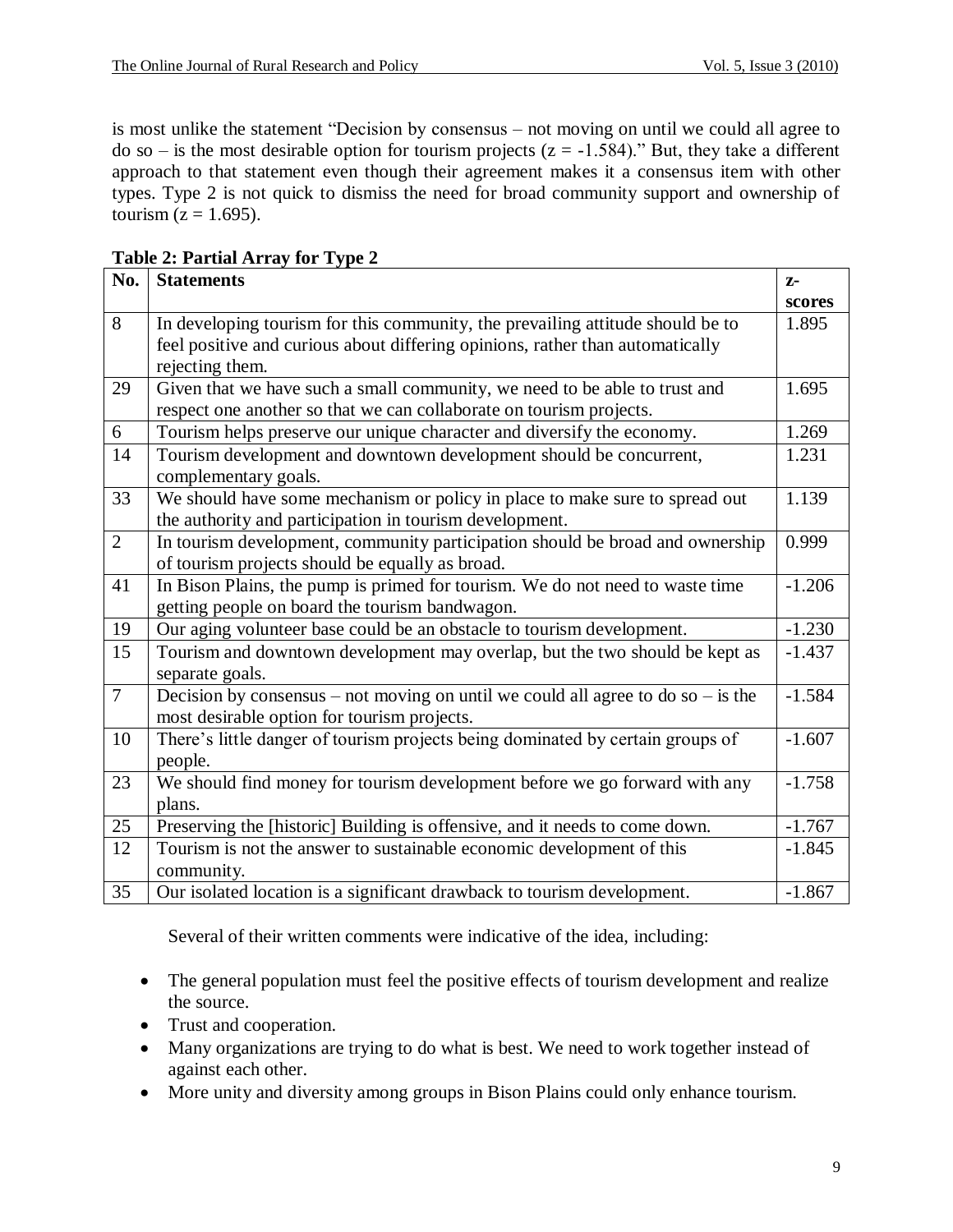- It must be a total county concept.
- Us vs. Them. We're all one community.

Rev up the engines on those bandwagons because Type 2 offers Bison Plains a willing set of drivers. Getting Bison Plains residents on board the tourism bandwagon is not a waste of time (z = -1.230). The first stop is to be open to diverse community viewpoints. *Band-wagoneers* had their strongest level agreement with the statement that "being positive and curious about differing opinions should be the prevailing attitude in developing tourism for Bison Plains ( $z =$ 1.895)." In a small community, that openness can build trust and respect, which makes it easier to collaborate on community-wide issues, such as tourism ( $z = 1.695$ ). Community support is so important that Bison Plains needs a formal mechanism or policy to ensure that the authority and participation in tourism development is spread out ( $z = .999$ ). An aging volunteer base is no road block for the *Band-wagoneers*; they want those experienced residents on board too  $(z = -1.230)$ . As one respondent noted, "Older people are an overlooked, underused GREAT resource."

But what could be an obstacle on the tourism path is domination of projects by small groups of people  $(z = -1.607)$ . In reference to the American Indian nation, one respondent, a tribal member, said, "The door should always be open to the tribe. But if they choose to stay disengaged, the community should move forward." Others applied the idea of controlling interests to the broader community. "Some people are making a nice living for themselves and growth would cause competition," wrote one middle-aged respondent. Another respondent left no room for confusion: "I believe there to be a "controlling group" that hinders development."

Building trust and relationships are not the only distinguishing characteristics of Type 2 attitudes. They may be willing to drive the bandwagon, but these drivers don't intend to slow down for every speed bump. *Band-wagoneers* won't wait on money before moving forward with tourism plans (-1.767). Neither will they consider that tourism is not the answer to sustainable economic development for Bison Plains ( $z = -1.845$ ). In this attitude, two respondents were adamant in their comments. "Tourism is essential to the life of Bison Plains people or businesses," wrote one. Another person said, "Tourism is the key to rebuilding Bison Plains, and we do have a good group of very knowledgeable people." Then there's the potential obstacle that Bison Plains's isolated location will be a drawback. *Band-wagoneers* cruise right past that consideration, strongly disagreeing  $(z = -1.867)$ .

## **Type 3: Riding Shotgun**

## *Type demographics.*

The majority of the 16 respondents in Type 3 grouped in the age categories of middle-aged and above and have lived in Bison Plains 20 years or more. More than half of their total number of children and grandchildren, 56 in all, live in the Bison Plains area. Type 2 seems to be distinguished by gender -- nearly 70 percent in this group are females – as opposed to the maledominated Type 1. Most are married. Like Type 1, these residents are active in community organizations and tend to volunteer whether needed or not. They also consider themselves as volunteers in tourism. They work outside the home, with one exception, and those who own their own business have done so for a long time. There were members of the Indian nations represented but fewer than in the other two types. Occupation did seem to a better identifier for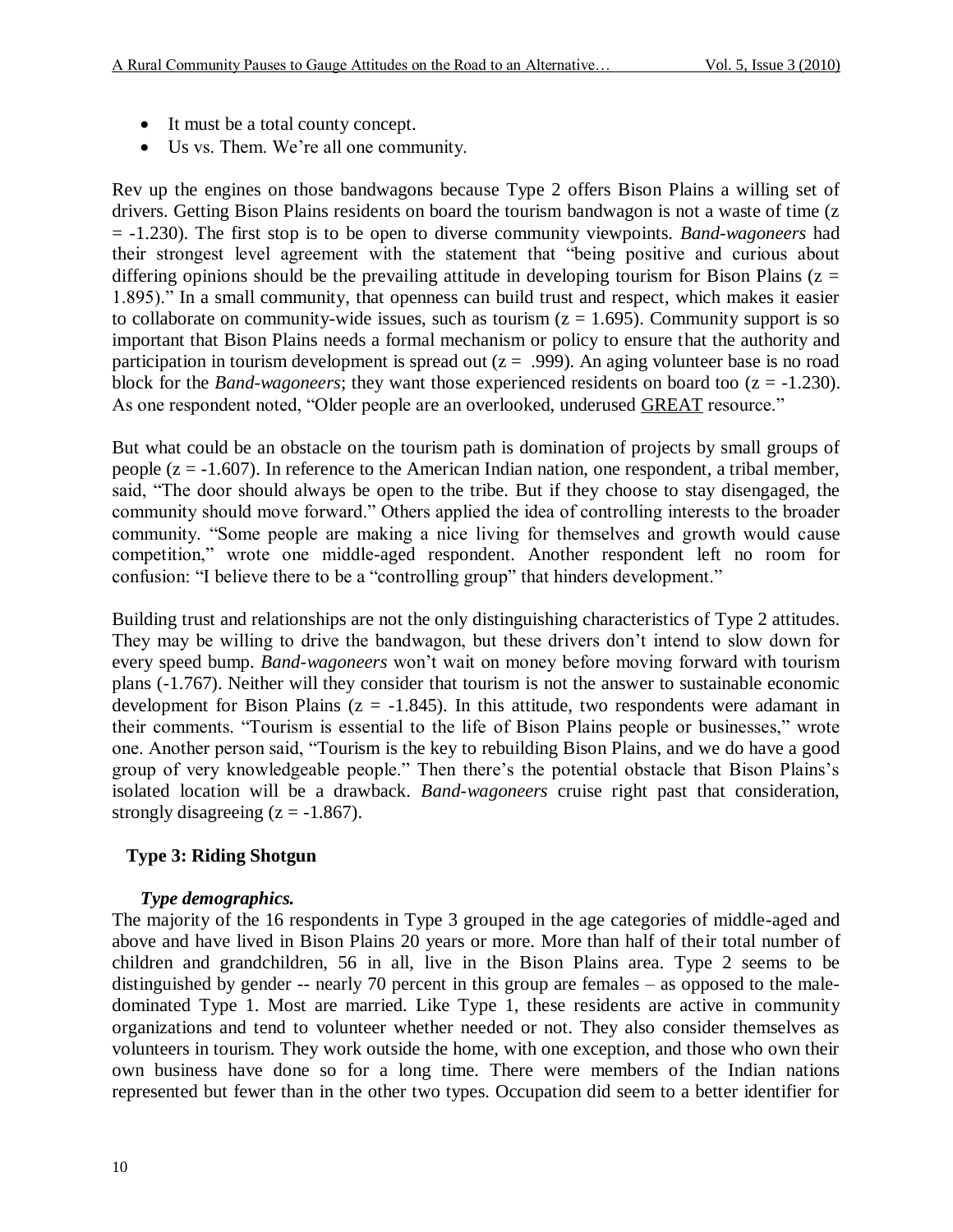this group, with most falling in the professional, office and business categories. Unlike the other types, no one in this group holds a graduate degree. However, half have college degrees or at least some college.

<span id="page-11-0"></span>

| Table 3: Partial Array for Type 3 |  |  |  |  |
|-----------------------------------|--|--|--|--|
|-----------------------------------|--|--|--|--|

| No.             | <b>Statements</b>                                                                                                                                                                  | $Z-$     |
|-----------------|------------------------------------------------------------------------------------------------------------------------------------------------------------------------------------|----------|
|                 |                                                                                                                                                                                    | scores   |
| 16              | Revitalization of the downtown area is a tourist attraction on its own.                                                                                                            | 1.690    |
| 32              | Our community newspaper should be a partner in tourism and downtown                                                                                                                | 1.563    |
|                 | development.                                                                                                                                                                       |          |
| 6               | Tourism helps preserve our unique character and diversify the economy.                                                                                                             | 1.502    |
| $\overline{1}$  | Our community will not derive direct financial benefits from tourist attractions in<br>the area unless tourists are encouraged to visit businesses in Bison Plains.                | 1.439    |
| 26              | We have the people in Bison Plains to pull off tourism development. We just<br>need to take advantage of their skills and talent.                                                  | 1.228    |
| 8               | In developing tourism for this community, the prevailing attitude should be to<br>feel positive and curious about differing opinions, rather than automatically<br>rejecting them. | 1.179    |
| 40              | We cannot promote a cowboy, oil and Indian theme without the cooperation of<br>the tribe.                                                                                          | 1.168    |
| 18              | Bison Plains merchants have a significant responsibility in tourism development.                                                                                                   | 1.162    |
| 41              | In Bison Plains, the pump is primed for tourism. We do not need to waste time<br>getting people on board the tourism bandwagon.                                                    | $-1.095$ |
| 20              | Groups of people dominate community development, and they in some way deter<br>others from participating.                                                                          | $-1.188$ |
| 44              | Community leaders are too interested in protecting the special interests of a small<br>group of people.                                                                            | $-1.191$ |
| 12              | Tourism is not the answer to sustainable economic development of this<br>community.                                                                                                | $-1.201$ |
| $\overline{7}$  | Decision by consensus – not moving on until we could all agree to do so – is the<br>most desirable option for tourism projects.                                                    | $-1.310$ |
| 11              | Our community struggles with a history of painful or tense relations among<br>people and this hinders tourism development.                                                         | $-1.320$ |
| 19              | Our aging volunteer base could be an obstacle to tourism development.                                                                                                              | $-1.509$ |
| $\overline{25}$ | Preserving the [historic] Building is offensive, and it needs to come down.                                                                                                        | $-1.589$ |
| 36              | The small circles of trust in this community hinder progressive development.                                                                                                       | $-1.695$ |
| 43              | Most of our community members or leaders possess neither the skills nor the                                                                                                        | $-1.782$ |
|                 | know-how to operate successful tourism establishments.                                                                                                                             |          |
| 35              | Our isolated location is a significant drawback to tourism development.                                                                                                            | $-1.800$ |

Out of 19 statements that Riding Shotgun strongly identified with, only two were consensus items among the three types: No. 6 – Tourism helps preserve our unique character and diversify the economy and No. 7 – Decision by consensus – not moving on until we could all agree to do so – is the most desirable option for tourism projects. Six of the statements (Nos. 32, 1, 40, 20, 36, 43) strongly represent and set apart this type. Z scores were similar for Types 2 and 3 on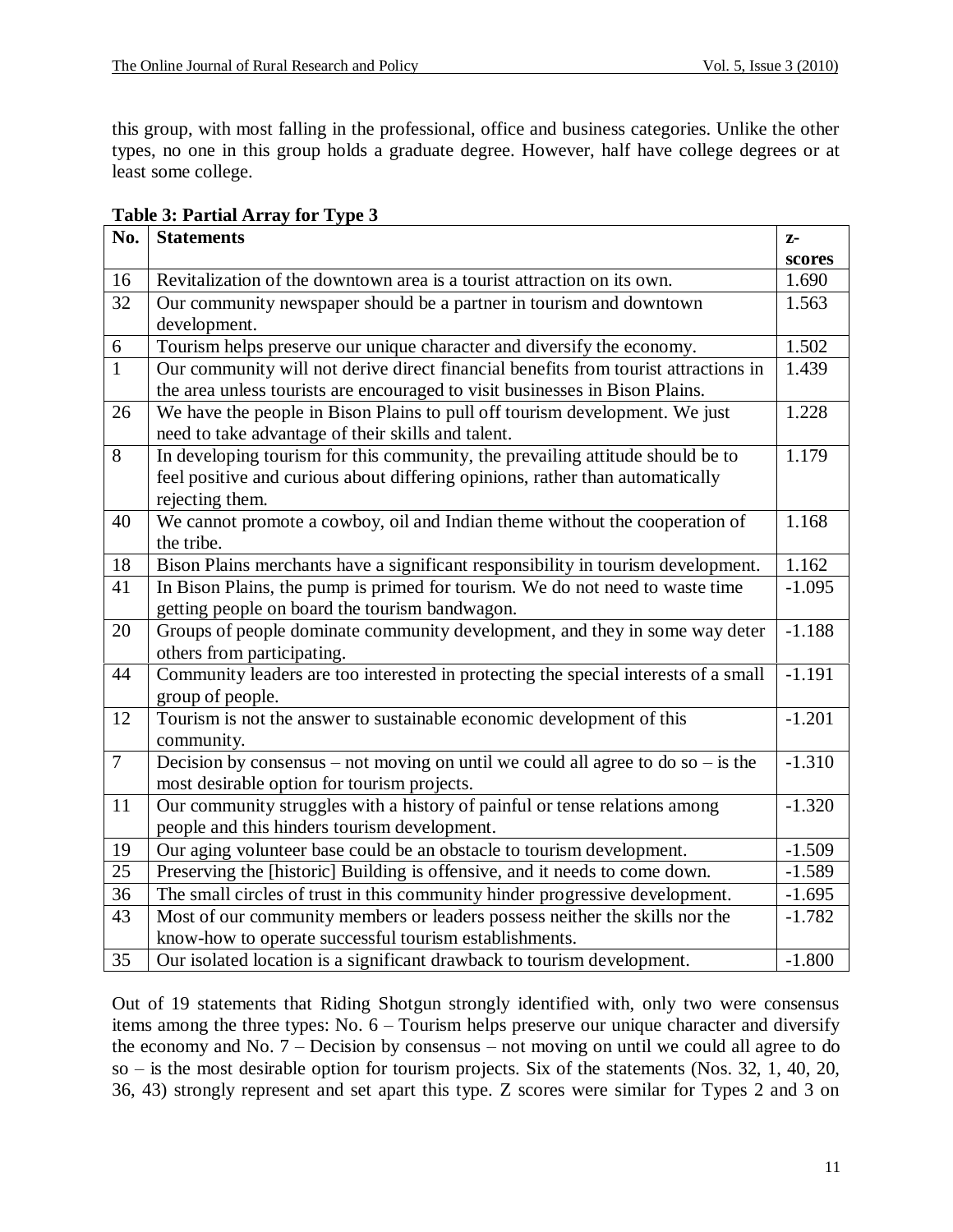Statement No. 35, which both types designated as their Most Unlike My Opinion Statement ( $z =$  $-1.867$  and  $-1.800$ , respectively). [\(See Table 3.](#page-11-0))

Relationship development does not appear to rank high for Riding Shotgun, whose focus is economic in nature and clearly on tourism development with downtown development being the center attraction. This type's strongest Most Like My Opinion statement ( $z = 1.690$ ) recognized downtown area development as a tourist attraction on its own. Important partners in this development are the downtown merchants  $(z = 1.162)$ . "Our retail merchants must realize increased business for [Bison Plains] to benefit – sales tax, additional employment, businesses, etc," wrote one active community member. One business owner said the community can't benefit from tourism if tourists do not spend money at downtown businesses.

Riding Shotgun's focus may be economic, but they do indicate some room for partnerships in tourism development. This was the only type to place any value on the community newspaper. Statement No. 32 – Our community newspaper should be a partner in tourism and downtown development – ranked high (second position) as an opinion statement for Type 3 ( $z = 1.563$ ). Even though they may not be the bandwagon type, Riding Shotgun want to keep the tourism issue upbeat and allow room for diverse viewpoints (1.179), and the cooperation of the tribe is important if Bison Plains wants to promote their unique heritage: cowboys, oil, and Native Americans ( $z = 1.168$ ). Type 2 could also find some support in Riding Shotgun for its bandwagon drive  $(z = -1.095)$ .

This type may not focus on the relationship-aspect of development, but Type 3 respondents wrote more comments about the relationship between the tribe and town than any other type. All but one of those comments came from non-Indian residents. The following statements were included:

- We need to form a marriage (close working relationship) with the … tribe. Tribal member.
- I view the ... tribe's involvement as a very important part, but not as "it can't happen without them. However, I believe they would like to be a partner, provided they are not feeling "used."
- The tribe is not our problem.

On the other end of the spectrum, they joined Type 2 in trouncing on Statement No. 35 ( $z = -$ 1.800) for suggesting that location might be a drawback to tourism development. Riding Shotgun moderately disagree with the statement "Tourism is not the answer to sustainable economic development"  $(z = -1.201)$ , suggesting some openness to other forms of development. As one respondent commented, "There is always hope for industry. We just need to be open for change. We are in need of employment opportunities." Another in this type, who specified she did not want to be involved with tourism, was more specific about other avenues, when she wrote "I don't think tourism is the answer to Bison Plains's economic problems. We need to look for new innovative sources to advance Bison Plains." Other local industries, such as oil and cattle, were noted by one participant. One person made sure to dissociate gambling ventures – Indian gaming – from tourism.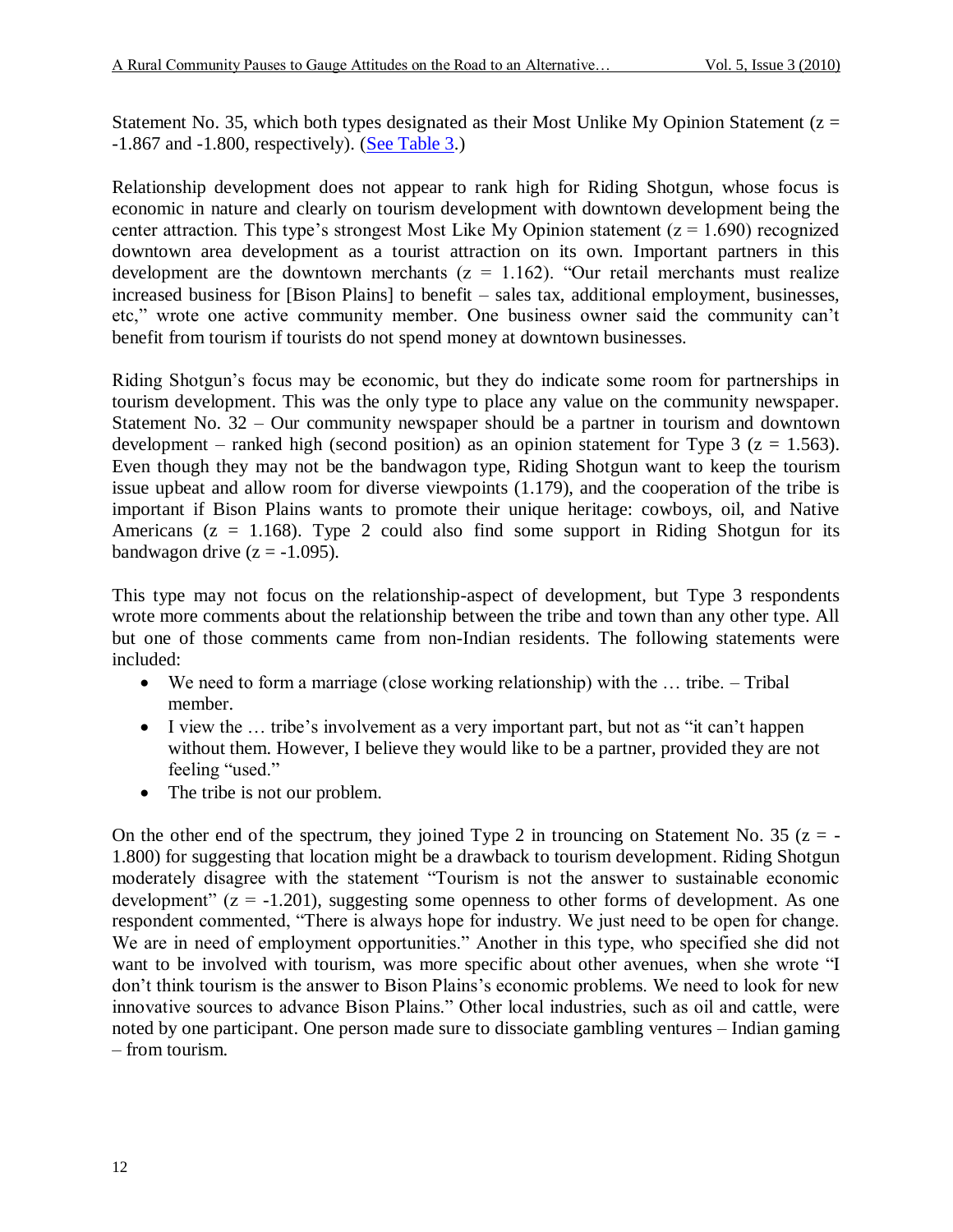Bison Plains residents and community leaders are skilled and knowledgeable resources for tourism development  $(z = 1.228)$ . Riding Shotgun thought it was important to point out that Bison Plains leaders are not interested in protecting special interests of the few  $(z = -1.191)$ . They also disagreed that groups of people dominate community development and bar others from participating  $(z = -1.188)$ . As well, there is no painful historical tension that interferes with current community relationships or hinders development ( $z = -1.320$ ). Trust isn't a problem; at least it's not something that stops the progression of development ( $z = -1.695$ ), as Type 3 strongly emphasizes. Type 3 does not see the aging volunteer base as a hindrance to tourism  $(z =$ -1.509).

### **Attitudes toward Historic Building**

The fate of a historical building in the center of Bison Plains stirs passion in residents, and the respondents in this survey voiced some of those attitudes. However, the building was not a pivotal item for the types, even though the statement ranked high in z scores among the types. In other words, the Building did not determine and define factors. For the analysis, we have separated this one item for a brief discussion.

Type 1, *Let's Roll*, included respondents at both attitudinal ends of the Building issue. *Let's Roll* had a moderate level of disagreement with the statement: Preserving the Building is offensive, and it needs to come down  $(z = -1.154)$ . Several participants chose to comment on the issue, even though it did not represent significant statements in their sorts. Those comments include the following:

- The Building is important to our identity.
- The Building would be perfect for tourism.
- I think if the Building were gone, it would open up the town.
- The Building is past its useful life.
- First, the recent controversy surround the Building was very disturbing. … Just the fact that it was being considered to have it torn down sends a statement to the rest of the world that [Bison Plains] doesn't really care about its history.

*Band-wagoneers* strongly opposed the idea of demolishing the Building  $(z = -1.758)$  and the statement was a rallying point for this type's attitude. Even so, only one comment – the Building's value as a focal point for Bison Plains – was made about the Building. Type 2 is more concentrated on building community support than focusing on divisive issues. Riding Shotgun, whose focus is on economic aspects of tourism, found moderate disagreement with the opinion to bring down the Building (-1.589). Comments from individual respondents in Riding Shotgun about the Building, three in all, were strong to moderate. One respondent likened the loss of the Building to the loss of Bison Plains's integrity. Another noted that the Building is part of the town's history. An older, non-Indian resident wrote "Time to forget the "us. vs. them" mentality and all rejoice in our strong points. The Building is not the identity of the town. Would like it to be restored but feel that other things may have priority."

The authors of this study suggested that the Building be "divorced" from tourism strategy meetings that were to follow the results of the Q study.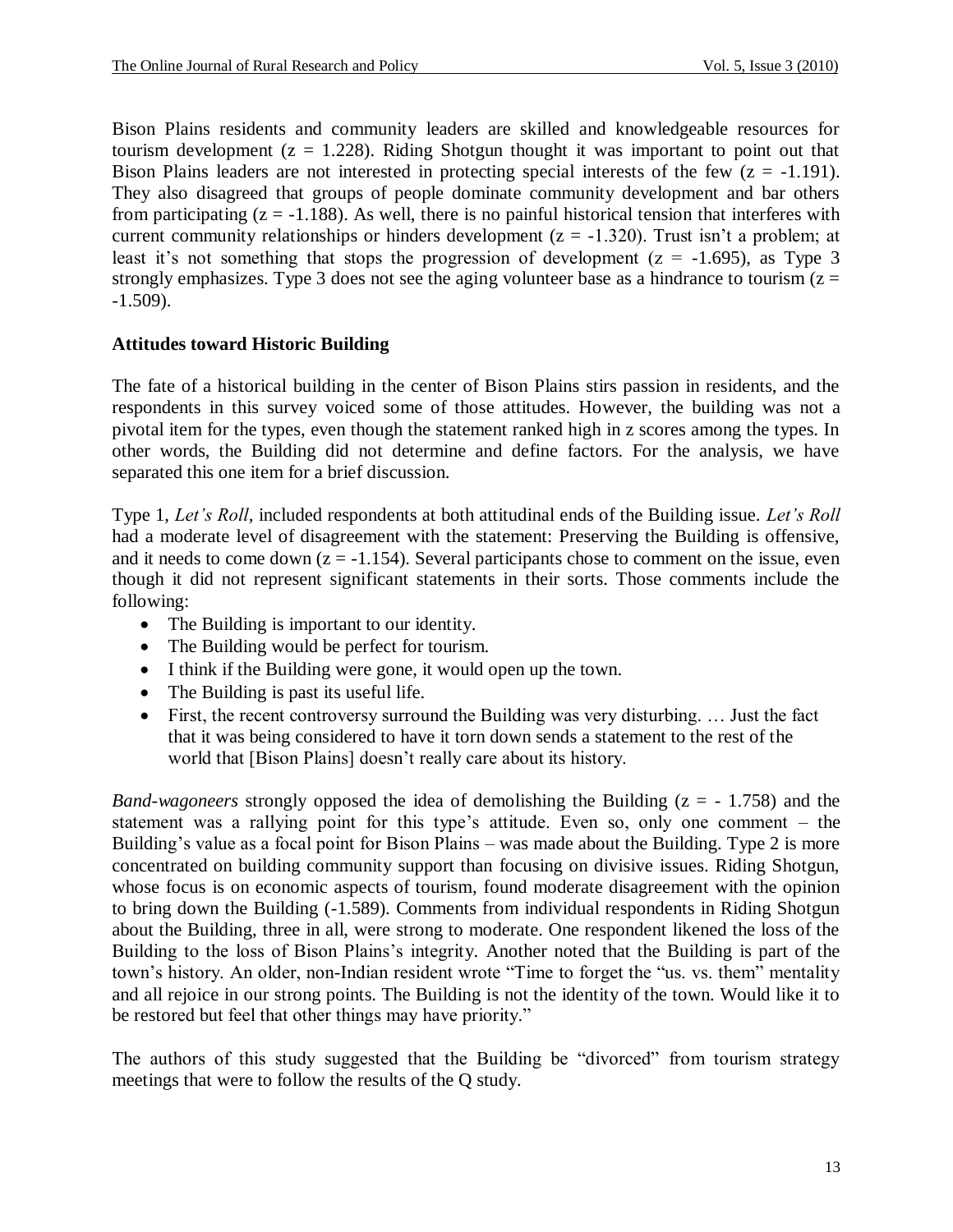## **Discussion**

Results were presented to a cross-section of Bison Plains' residents at a town meeting advertised in advance and open to all interested. In addition, calls were made to invite specific people who represented various organizations and sub populations. These residents represented the medical, business, tribal, government, religious, social services, and volunteer sectors of the town. The researchers presented a lesson on Q methodology and the results (The 3-Type Analysis) of the Bison Plains study on tourism attitudes. Then, community members, the chamber director, and researchers discussed the results and brainstormed ways to present to the larger community. They decided that they would each present the results at local club and organizational meetings within the next few months. To facilitate these efforts, the researchers created a multimedia presentation for use by the community at these local meetings. Residents noted that looking at attitudes by camps or in the case of these Q results, 3 hypothetical "persons," was a much easier proposition than the overwhelming person-by-person approach they had been taking using cumbersome survey results. Based on the analysis of types, these grassroots attendees identified clearly with their type description, verifying the interpretation of the data conducted by the researchers. Residents concluded that the strategic plan for tourism must stress the importance of broad community support, but the town should not be reluctant about moving head without a community consensus.

After the presentation of results, the researchers stepped away from the project and turned over the power point presentation and aggregate results to the Chamber director. The director and other volunteers presented the results at various meetings of community service organizations as a precursor to the formal strategic planning for tourism. The researchers remained available for consultation. Three months later, the lead researcher was asked to facilitate a strategic planning session for the town. The results of that session led community leaders and organization representatives to incorporate the following in order to achieve a united, broad-based approach to tourism development:

- Recognize the importance of volunteers of all ages.
- Recognize the importance and role of downtown merchants and make sure that tourism economically benefited those businesses.
- Focus on downtown development.
- Create tourism related projects that could be spread out across the community so that a tourism power base is not perceived.
- Market and pool tourism resources through partnerships, which would include regional partners, the town newspaper, and the tribe.
- Separate talks about the fate of the historical building from tourism.
- Move on from historical community rifts without invalidating that they still exist for some.

## **Lessons Learned for Researchers**

 Although the time span of the study was lengthy for academics who needed publications, the momentum of community support gained during the process outweighed the potential for academic profit. In hindsight, the time between trips to the town gave community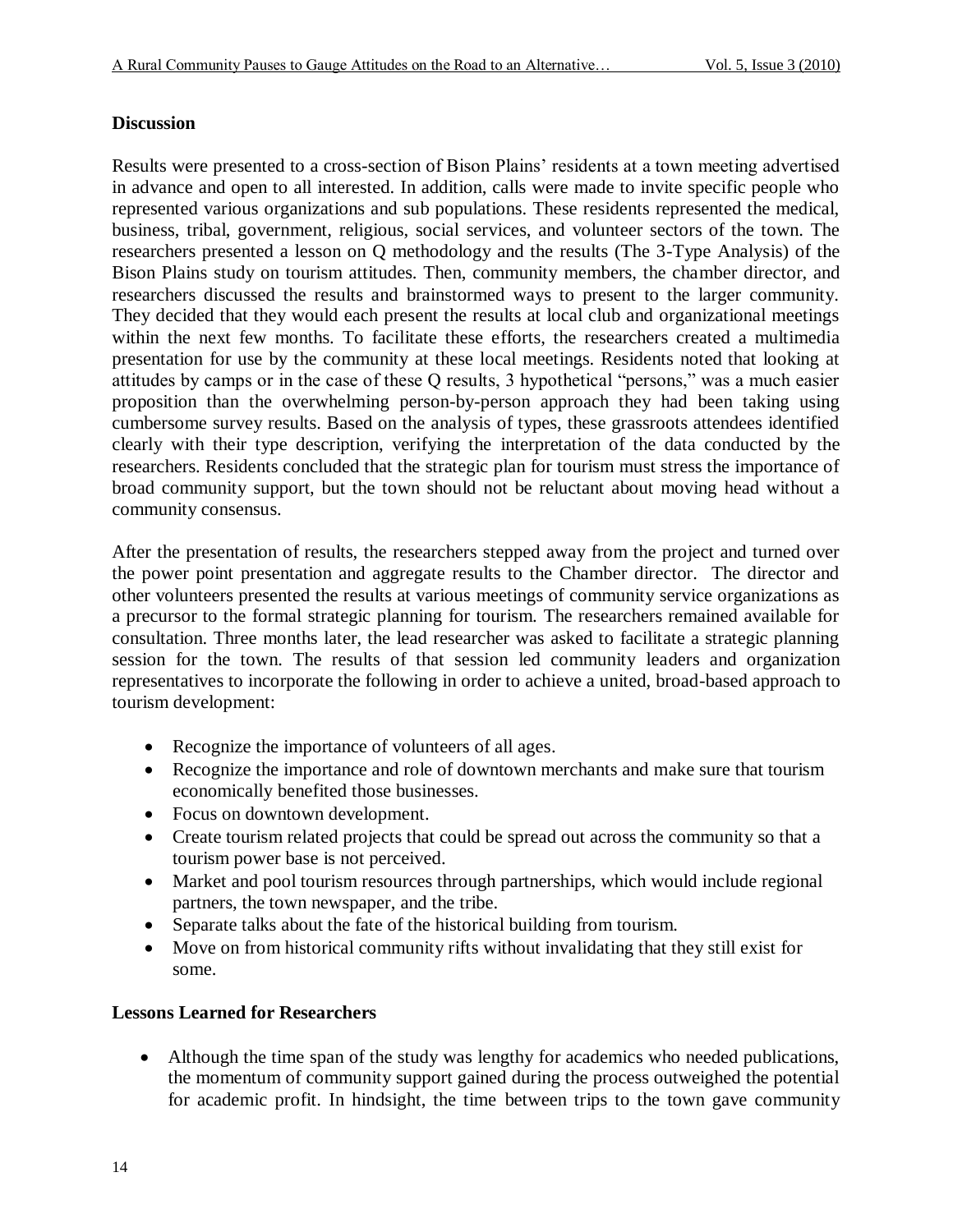leaders and volunteers an opportunity to not only build support but to create a desire to get this study rolling. Community members who were initially reluctant to participate in interviews became eager to conduct the study. The lead researcher received calls and emails urging her to set a date for the Q sort.

- It is worth noting that this research was not funded. The Chamber of Commerce provided coffee and tea for the interviews and then during the Q sorts, the Chamber provided refreshments, such as cookies and bagels, depending on the time of the day. Although researchers incurred their own travel costs, the nature of this study needed to match the volunteer spirit of the community.
- During Q sorts at the Community Center, participants indicated how much fun they had getting together to complete the Q sorting. Although they each sorted their statements at individual tables, a person would often call out a funny quip or laugh out loud. After Q sorts were completed for each group, participants stayed to talk to researchers and other residents. The atmosphere for the Q sort remained informal and positive for the two days, and most participants commented on how much they had already gained from the study even though results were not yet known. Initially, researchers and the chamber director were going to have individuals come in one-by-one and complete the Q sort in a small conference room. After consulting with other residents, we decided a more community, group-oriented approach was more appropriate to the energetic and hopeful attitude residents had toward the study.
- At multiple stages of research, residents were reminded what the results would and would not show. They were encouraged to recognize the limitations of the Q study. For example, in terms of scientific research, the results cannot be generalized. However, as an initial step toward gaining the explicit identification of the views across the community, the study will offer great benefit. Even so, after the results were presented, community members decided to use the study as a kicking off point for their strategic plan on tourism. No doubt the positive energy created during the study was worth something on its own.

## **Conclusion**

<span id="page-15-0"></span>The results of this study indicated three diverse and potentially controversial perspectives represented among the grassroots foundation in the community. More important, the community members and the researchers collaborated in an authentic manner to bring to life the consensus in the community about how to approach rural development. Q methodology demonstrated the steps needed for the strategic plan to garner full acceptance among community members. Providing a concrete example for how Q methodology is "another approach to research that ... could be of benefit in rural research" (Previte, et al, 2007, p. 135 $\frac{29}{2}$  $\frac{29}{2}$  $\frac{29}{2}$ ), we recommend its utility in rural research. The method revealed first steps in strategic planning for broad-based community participation. Additionally, we acknowledge the depth of the collaboration between the community leaders and the researchers. The mutual trust and understanding that grew throughout this research process was integral to its success.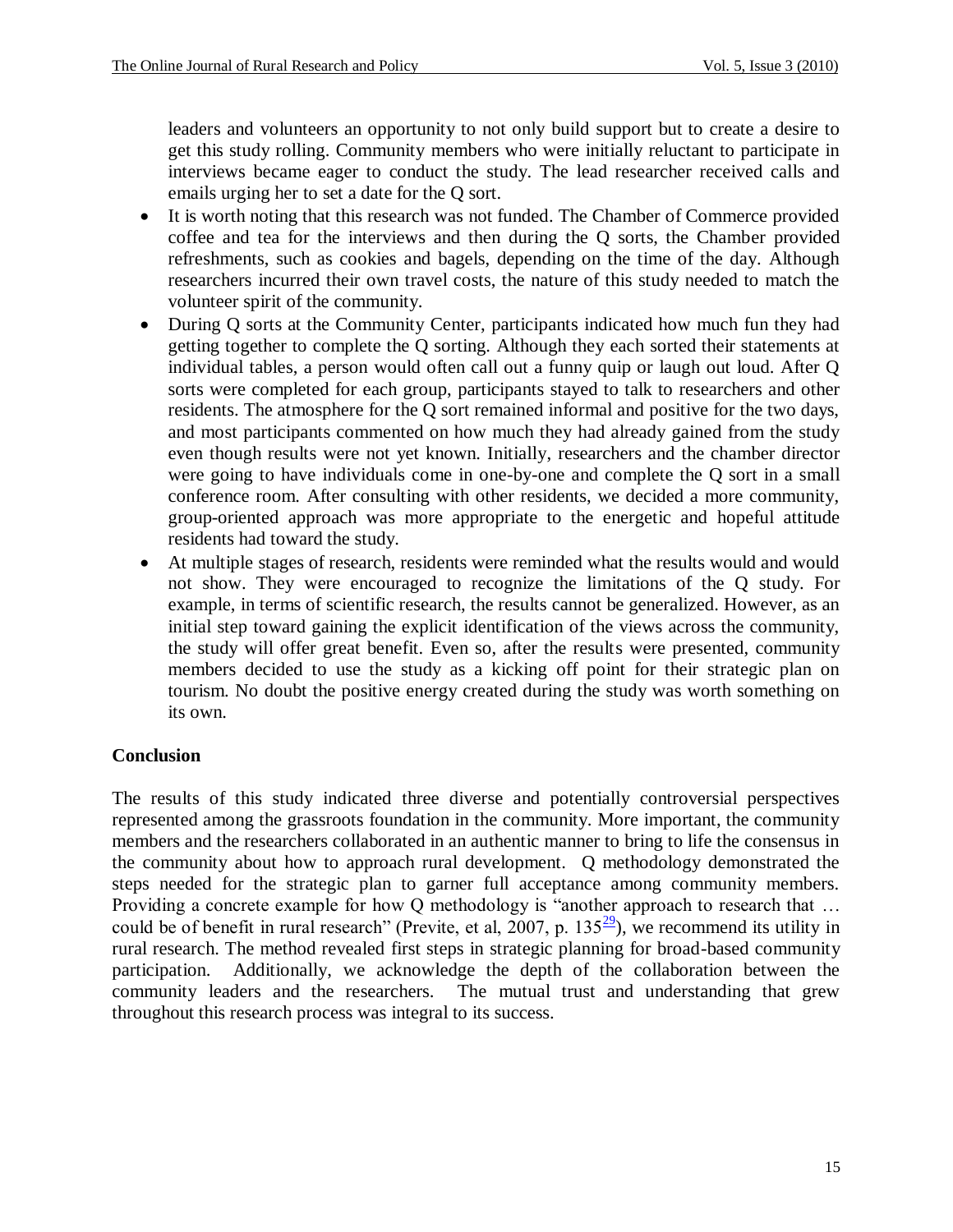**End Notes**: Lamsam, Teresa Trumbly and Diane Montgomery. "A Rural Community Pauses to Gauge Attitudes on the Road to an Alternative Economic Strategy." *[Online Journal of Rural](http://www.ojrrp.org/)  [Research & Policy](http://www.ojrrp.org/)* (5.3, 2010).

- <span id="page-16-0"></span>[1.](#page-1-0) The researchers and community members involved in this study agreed to shield the name of the town in all publications and presentations rather than strict anonymity of the town's name. We chose a name reflective of the area instead. [\[back\]](#page-1-0)
- <span id="page-16-1"></span>[2.](#page-2-0) Wilson, S., D.R. Fesenmaier, J. Fesenmaier, and J. C. van Es. "Factors for success in rural tourism development." *Journal of Travel Research*, 40 (2001): 132-138. [\[back\]](#page-2-0)
- <span id="page-16-2"></span>[3.](#page-2-1) Woods, M. "Diversifying the rural community: Tourism development." *The Rural South: Preparing for the Challenges of the 21st Century,* 10 (2000, June): 1-10. [\[back\]](#page-16-2)
- <span id="page-16-3"></span>[4.](#page-2-2) Woods, M. "Diversifying the rural community: Tourism development." *The Rural South: Preparing for the Challenges of the 21st Century, 10 (2000, June): 1-10.* [\[back\]](#page-2-2)
- <span id="page-16-4"></span>[5.](#page-2-3) Andereck, K. L., and C.A. Vogt. "The relationship between residents' attitudes toward tourism and tourism development options." *Journal of Travel Research*, 39 (2000): 27-36. [\[back\]](#page-2-3)
- <span id="page-16-5"></span>[6.](#page-2-4) Andereck, K. L., and C.A. Vogt. "The relationship between residents' attitudes toward tourism and tourism development options." Journal of Travel Research, 39 (2000): 27-36. [\[back\]](#page-2-4)
- <span id="page-16-6"></span>[7.](#page-2-5) Brown, D. M. *Rural Tourism: An Annotated Bibliography*. Report published on the Web site of the Rural Information Center, National Agricultural Library, (2008, July) 1-50. Retrieved from [<http://www.nal.usda.gov/ric/ricpubs/rural\\_tourism.html>](http://www.nal.usda.gov/ric/ricpubs/rural_tourism.html). [\[back\]](#page-2-5)
- <span id="page-16-7"></span>[8.](#page-2-6) McKeown, B., and Thomas, D. (1988). *Q methodology*. Newbury Park, CA: Sage. [\[back\]](#page-2-6)
- <span id="page-16-8"></span>[9.](#page-2-7) Brown, S. R. *Political subjectivity: Applications of Q methodology in political science*. (New Haven, CT: Yale University Press, 1980). [\[back\]](#page-2-7)
- <span id="page-16-9"></span>[10.](#page-2-8) U.S. Travel Association. *Travel Industry Fun Facts* (2008a). Retrieved from [<http://www.tia.org/pressmedia/fun\\_facts.html>](http://www.tia.org/pressmedia/fun_facts.html). [\[back\]](#page-2-8)
- <span id="page-16-10"></span>[11.](#page-2-9) National Assembly of State Arts Agencies. *Tourism industry profile* (2003). Retrieved from [<http://www.nasaa-arts.org/artworks/profile.shtml>](http://www.nasaa-arts.org/artworks/profile.shtml). [\[back\]](#page-2-9)
- <span id="page-16-11"></span>[12.](#page-3-0) World Tourism Organization. *Facts and Figures: Tourism 2020 Vision* (2006). United Nations. [<http://www.world-tourism.org/facts/menu.html>](http://www.world-tourism.org/facts/menu.html). [\[back\]](#page-3-0)
- <span id="page-16-12"></span>[13.](#page-3-1) Edgell, D.L., and L. Harbaugh. Tourism development: An economic stimulus in the hear of America. *Business America*, 114(2) (1993): 16. [\[back\]](#page-3-1)
- <span id="page-16-13"></span>[14.](#page-3-2) Edgell, D.L., and L. Harbaugh. Tourism development: An economic stimulus in the hear of America. *Business America*, 114(2) (1993): 16. [\[back\]](#page-3-2)
- <span id="page-16-14"></span>[15.](#page-3-3) National Assembly of State Arts Agencies. *Tourism industry profile* (2003). Retrieved from [<http://www.nasaa-arts.org/artworks/profile.shtml>](http://www.nasaa-arts.org/artworks/profile.shtml). [\[back\]](#page-3-3)
- <span id="page-16-15"></span>[16.](#page-3-4) U.S. Travel Association. *Executive Summaries -The Historic/Cultural Traveler, 2003 Edition.*  Research and Publications (2008b). Retrieved from [<http://www.tia.org/researchpubs/executive\\_summaries\\_historic\\_cultural.html>](http://www.tia.org/researchpubs/executive_summaries_historic_cultural.html). [\[back\]](#page-3-4)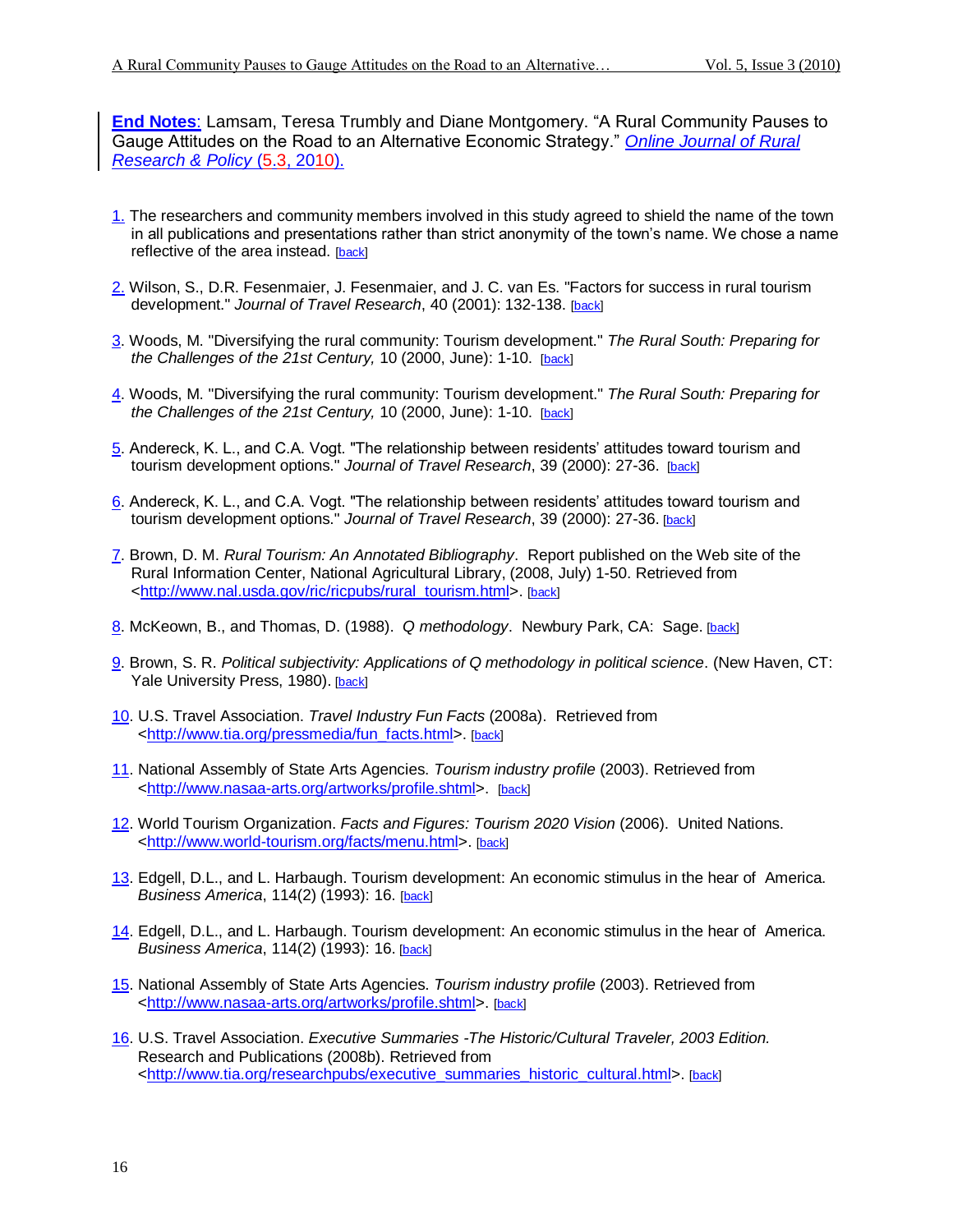- <span id="page-17-0"></span>[17.](#page-3-5) Brown, D. M. *Rural Tourism: An Annotated Bibliography*. Report published on the Web site of the Rural Information Center, National Agricultural Library, (2008, July) 1-50. Retrieved from [<http://www.nal.usda.gov/ric/ricpubs/rural\\_tourism.html>](http://www.nal.usda.gov/ric/ricpubs/rural_tourism.html). [\[back\]](#page-3-5)
- <span id="page-17-1"></span>[18.](#page-3-6) Wilson, S., D.R. Fesenmaier, J. Fesenmaier, and J. C. van Es. "Factors for success in rural tourism development." *Journal of Travel Research*, 40 (2001): 132-138. [\[back\]](#page-3-6)
- <span id="page-17-2"></span>[19.](#page-3-7) Andereck, K. L., and C.A. Vogt. "The relationship between residents' attitudes toward tourism and tourism development options." *Journal of Travel Research*, 39 (2000): 27-36. [\[back\]](#page-3-7)
- <span id="page-17-3"></span>[20.](#page-3-8) Brown, D. M. *Rural Tourism: An Annotated Bibliography*. Report published on the Web site of the Rural Information Center, National Agricultural Library, (2008, July) 1-50. Retrieved from [<http://www.nal.usda.gov/ric/ricpubs/rural\\_tourism.html>](http://www.nal.usda.gov/ric/ricpubs/rural_tourism.html). [\[back\]](#page-3-8)
- <span id="page-17-4"></span>[21.](#page-3-9) Bontron, J. C., and N. Lasnier. "Tourism: A potential source of rural employment." In *Rural Employment: An International Perspective.* Ray D. Bollman and John M. Bryden, (Eds.). (New York: CAB International, 1997): 427-446. [\[back\]](#page-3-9)
- <span id="page-17-5"></span>[22.](#page-3-10) Brass, J. L. "Community Tourism Assessment Handbook." (Corvallis, Oregon: Western Rural Development Center, Oregon State University, 1996). Retrieved from [<http://extension.usu.edu/files/publications/publication/pub\\_\\_5885350.pdf>](http://extension.usu.edu/files/publications/publication/pub__5885350.pdf) . [\[back\]](#page-3-10)
- <span id="page-17-6"></span>[23.](#page-3-11) Brass, J. L. "Community Tourism Assessment Handbook." (Corvallis, Oregon: Western Rural Development Center, Oregon State University, 1996). Retrieved from <http://extension.usu.edu/files/publications/publication/pub 5885350.pdf> . [\[back\]](#page-3-10)
- <span id="page-17-7"></span>24. Brown, S. R. *Political subjectivity: Applications of Q methodology in political science*. (New Haven, CT: Yale University Press, 1980). [back]
- <span id="page-17-8"></span>25. McKeown, B., and D. Thomas. *Q methodology*. (Newbury Park, CA: Sage, 1988). [back]
- <span id="page-17-9"></span>26. Previte, J., B. Pini and F. Haslam-McKenzie. "Q methodology and rural research." *European Society for Rural Sociology Sociologia Ruralis, 47*(2) (2007): 135-147. [back]
- <span id="page-17-10"></span>[27.](#page-5-0) Thomas, D. M., and R.T. Watson. "Q sorting and MIS research: A primer." *Communications of the Association of Information Systems, 8*(9) (2002): 141-156. [\[back\]](#page-5-0)
- <span id="page-17-11"></span>[28.](#page-5-1) Schmolck, P. *PQMethod 2.11*. (2002). Available from [<http://www.qmethod.org/Tutorials/pqmethod.htm>](http://www.qmethod.org/Tutorials/pqmethod.htm). [\[back\]](#page-5-1)
- <span id="page-17-12"></span>[29.](#page-15-0) Previte, J., B. Pini, and F. Haslam-McKenzie. "Q methodology and rural research." *European Society for Rural Sociology Sociologia Ruralis, 47*(2) (2007): 135-147. [\[back\]](#page-15-0)